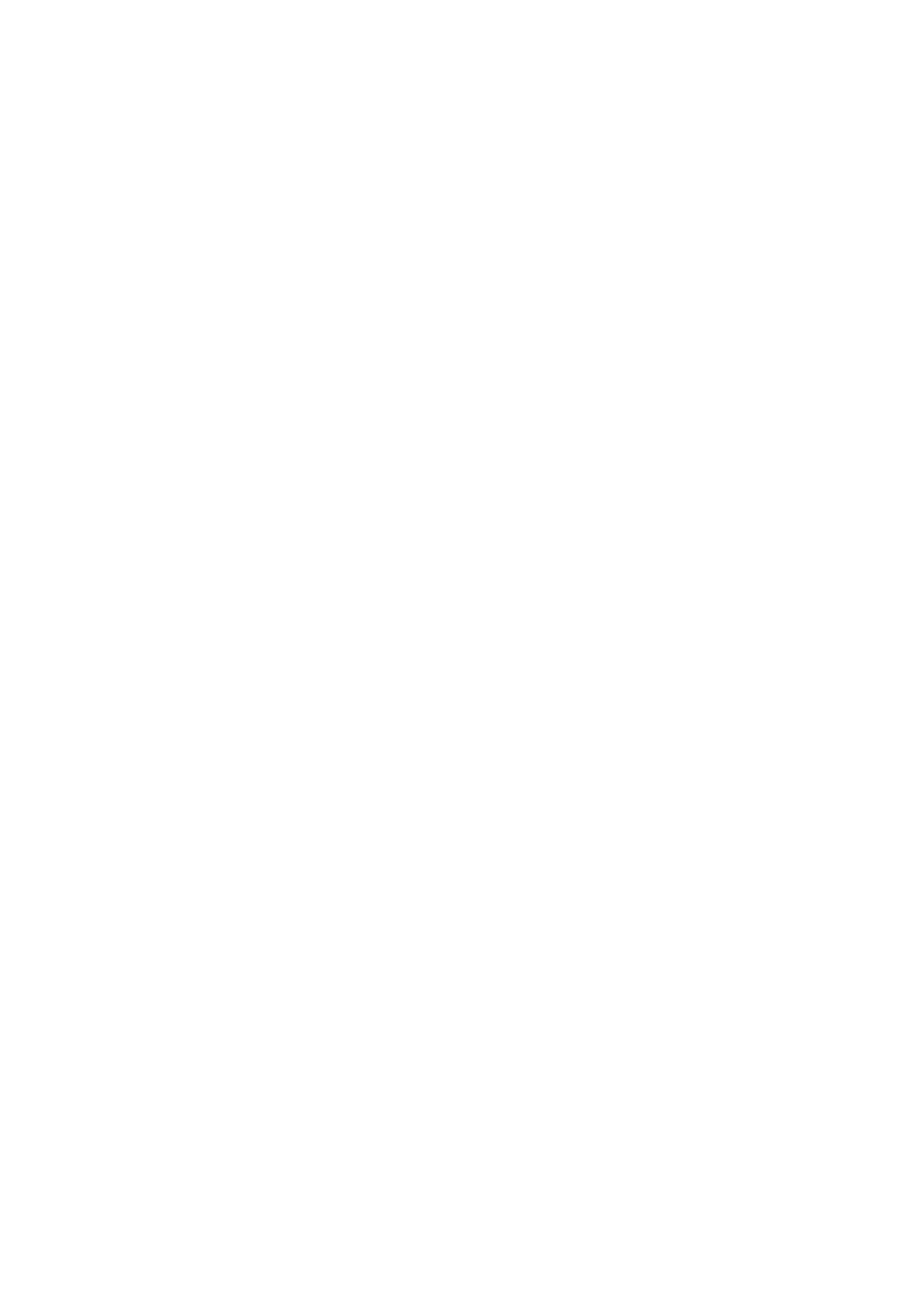# **Contents**

| A New Seeing Monitor and Profiler for Eureka, on Ellesmere Island 1                                                                                                        |                |
|----------------------------------------------------------------------------------------------------------------------------------------------------------------------------|----------------|
|                                                                                                                                                                            | $\mathbf{1}$   |
|                                                                                                                                                                            |                |
| The Analysis of the Snow Mechanics and the Survey Telescopes Tower in Dome A                                                                                               | 2              |
| CMB spectral distortions from Antarctica with COSMO: performance forecast                                                                                                  | $\mathbf{3}$   |
| Measuring spectral distortions of the CMB: the COSMO experiment                                                                                                            | 3              |
|                                                                                                                                                                            | $\overline{4}$ |
|                                                                                                                                                                            |                |
| Report of progress on the instalation of an optical robotic observatory at the argentine base                                                                              | $\overline{5}$ |
|                                                                                                                                                                            | $\overline{5}$ |
| Cryoscope, a technology pathfinder for time domain astronomy in the NIR                                                                                                    | 6              |
|                                                                                                                                                                            | 6              |
|                                                                                                                                                                            | 7              |
| Science Overview for the IceCube Neutrino Observatory and Future Gen2                                                                                                      | $\overline{7}$ |
| The radio detection of neutrinos in polar ice $\ldots \ldots \ldots \ldots \ldots \ldots \ldots \ldots \ldots \ldots$                                                      |                |
| Response Functions of a Semi-Leaded Neutron Monitor from Latitude Surveys during 2018                                                                                      | 8              |
| Cosmic Ray Flux Correlation between McMurdo and Jang Bogo Stations                                                                                                         | 8              |
| RESOURCE Radio Sciences Research on AntarCtic AtmosphEre                                                                                                                   | 9              |
| Cosmic Ray Intensity and Spectral Changes during 27-day Variations Compared with Helio-<br>spheric Parameters Using Time-Delay Measurements from Antarctic Neutron Monitor | -10            |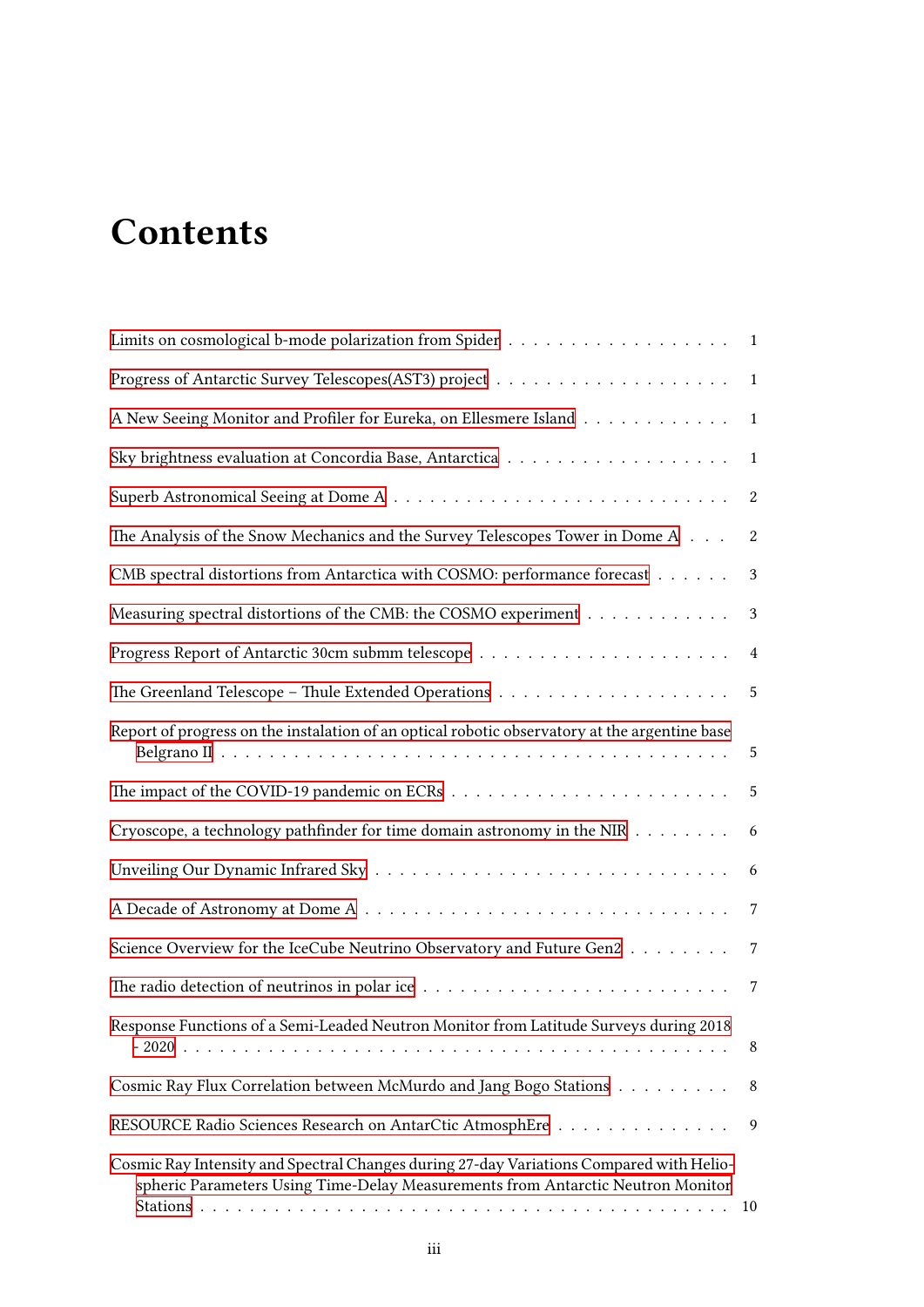| Observing transiting exoplanets in colors with ASTEP+ $\ldots \ldots \ldots \ldots \ldots \ldots \ldots$ |    |
|----------------------------------------------------------------------------------------------------------|----|
| The micrometeorite flux at Dome C (Antarctica) with the CONCORDIA collection 11                          |    |
| CMB spectral distortions measurements at Dome-C: the antenna system of COSMO                             | 12 |
|                                                                                                          |    |
|                                                                                                          |    |
|                                                                                                          |    |
| The IceCube Surface Array Enhancement - A comprehensive overview of the planned                          |    |
| Instrumentation and Polar Infrastructure Development Supporting the BICEP Array Tele-                    |    |
| The One-meter Polar Large Telescope (PLT) prototype for Concordia 15                                     |    |
| China's Kunlun Station is an extraordinarily good site for deep infrared surveys                         | 16 |
| Technical Advances towards the IceCube-Gen2 Neutrino Observatory 16                                      |    |
| A proxy for decadal solar cycles from AD 1600 to 1900 based on nitrate concentrations in                 |    |
|                                                                                                          |    |
|                                                                                                          |    |
|                                                                                                          |    |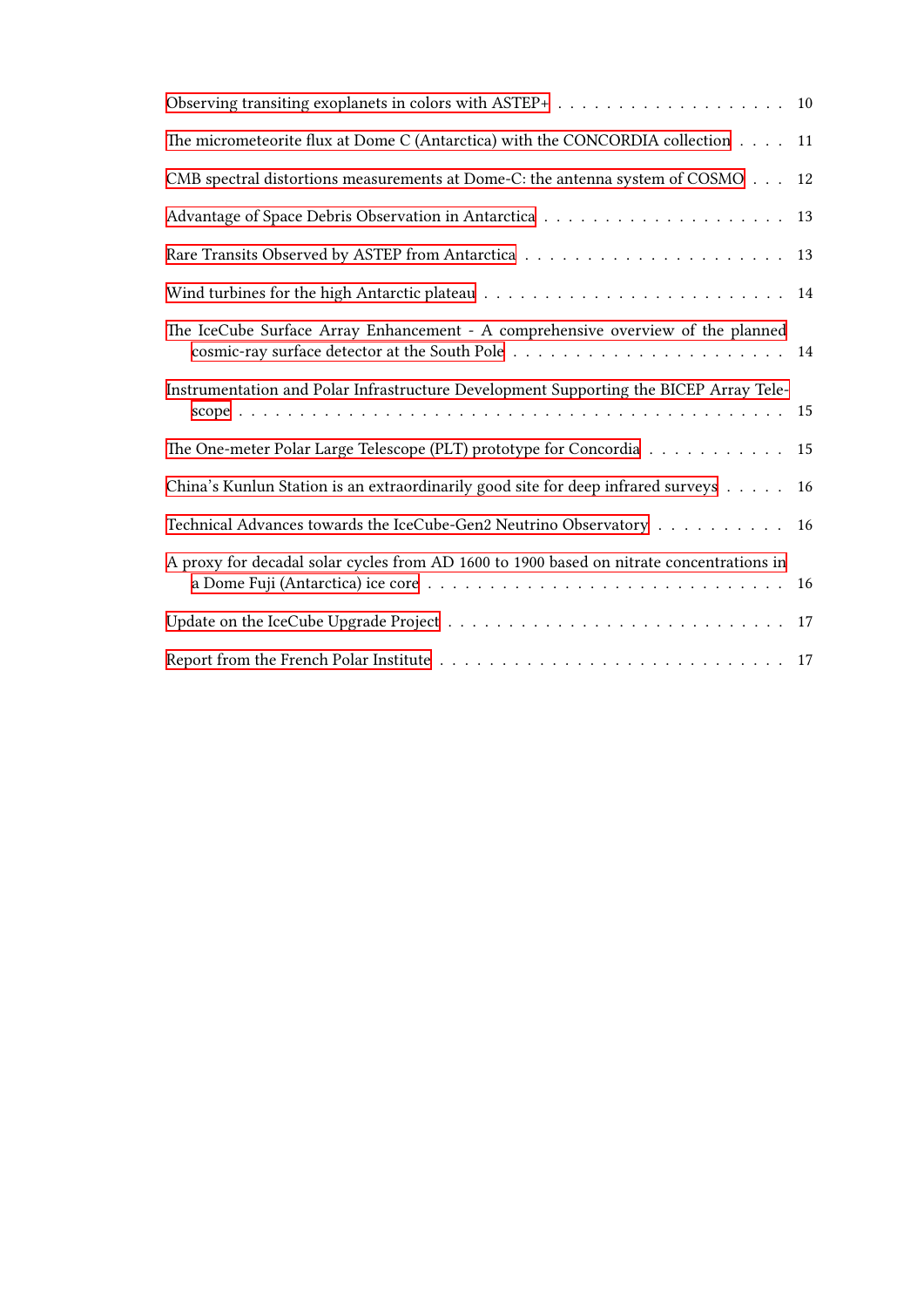#### <span id="page-4-0"></span>**CMB Science** / **2**

# **Limits on cosmological b-mode polarization from Spider**

**Author:** william jones<sup>1</sup>

1 *Princeton University*

#### **Corresponding Author:** wcjones@princeton.edu

Spider is a CMB polarimeter designed for the Antarctic Long Duration Balloon platform. Spider has completed one flight of the two-flight program. In the first flight, Spider has mapped the astrophysical linear polarization over about 10% of the full sky, with significantly greater sensitivity than Planck HFI in the same region. We report limits to the cosmological B-mode polarization that are derived from a subset of these data, corresponding to about 6% of the full sky, and discuss the plans and prospects for the upcoming flight.

<span id="page-4-1"></span>**Optical Infrared Radio** / **3**

# **Progress of Antarctic Survey Telescopes(AST3) project**

**Author:** Xiaoyan Li<sup>None</sup>

**Corresponding Author:** xyli@niaot.ac.cn

The trio Antartica Survey Telescopes(AST3) project is the second generation optical telescopes designed to run on Dome A. The first two telescopes have deployed and operated at Dome A since 2012 and 2015. The third one is now at domestic commissioning stage at Yaoan observatory in Yunnan province, China. This talk will give some details about the latest progress of the project.

#### <span id="page-4-2"></span>**Sites and Technologies** / **4**

# **A New Seeing Monitor and Profiler for Eureka, on Ellesmere Island**

Author: Eric Steinbring<sup>1</sup>

<sup>1</sup> *NRC Canada, Herzberg Astronomy and Astrophysics*

#### **Corresponding Author:** eric.steinbring@nrc-cnrc.gc.ca

Although operations at the Polar Environment Atmospheric Research Laboratory (PEARL) nearby Eureka on Ellesmere Island (80 degrees North) have lately been paused, there is renewed interest in the site for astrophysical observations. I will briefly review known PEARL site conditions, and describe the status of a planned compact instrument for characterization of seeing near the ground, of particular interest for continuously observing low-elevation targets.

<span id="page-4-3"></span>**Talks 2** / **5**

## **Sky brightness evaluation at Concordia Base, Antarctica**

Authors: Alessandro Liberatore<sup>1</sup>; Silvano Fineschi<sup>2</sup>; Gerardo Capobianco<sup>2</sup>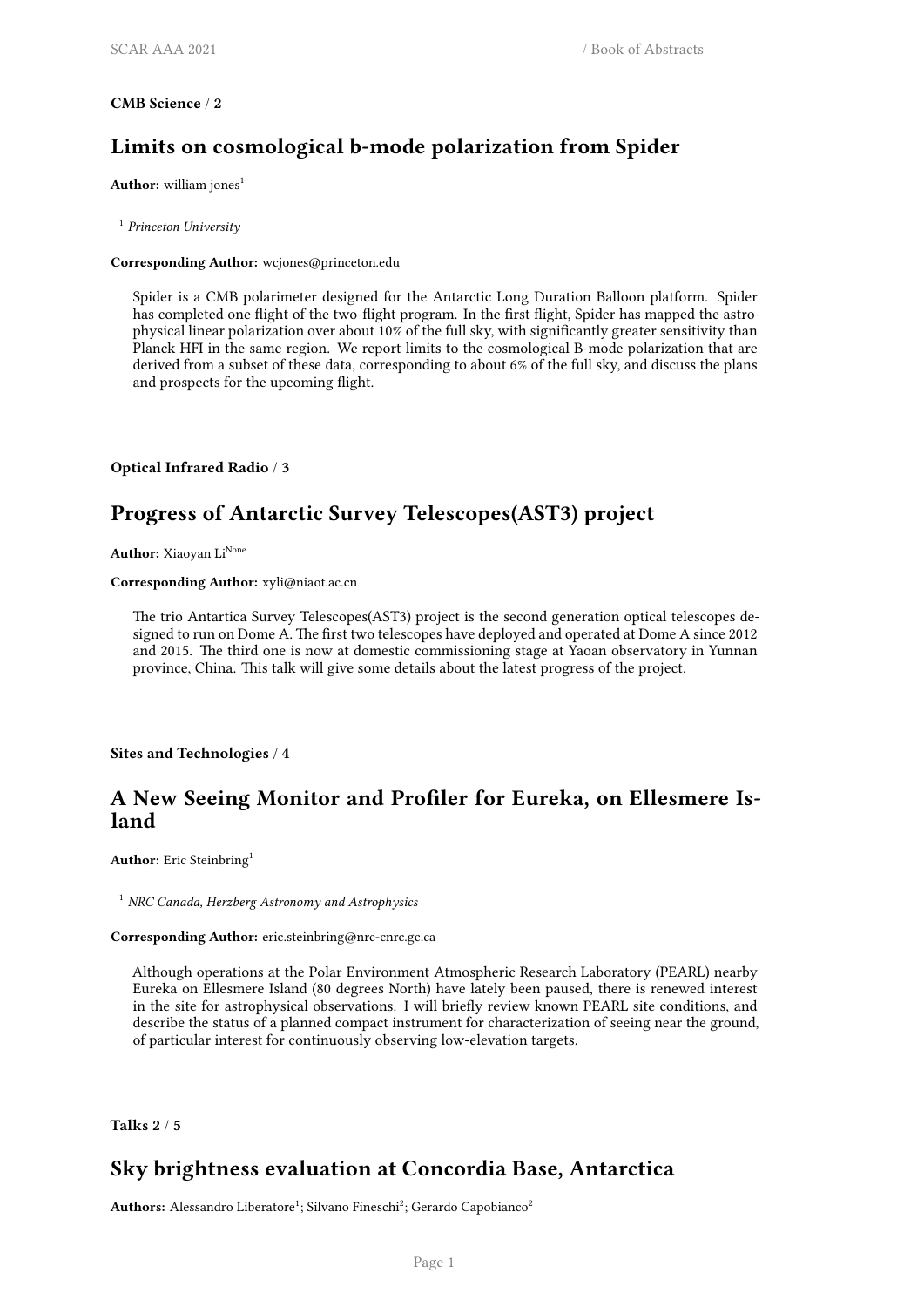Co-authors: Luca Zangrilli<sup>2</sup>; Giuseppe Massone<sup>2</sup>; Roberto Susino<sup>2</sup>; Gianalfredo Nicolini<sup>2</sup>

1 *Istituto Nazionale di Astrofisica (INAF)*

2 *INAF*

**Corresponding Authors:** gianalfredo.nicolini@inaf.it, silvano.fineschi@inaf.it, luca.zangrilli@inaf.it, giuseppe.massone@inaf.it, gerardo.capobianco@inaf.it, alessandro.liberatore@inaf.it, roberto.susino@inaf.it

The study of the sky characteristics plays a fundamental role for many astrophysical experiments and on-ground observations. In the field of solar physics, in particular for the observation of the solar corona, it is required to have a very low sky brightness value.

Currently the only place on Earth with the sky characteristics that allow a continuous coronagraphic measurements is at the Mauna Loa Observatory - MLO (Hawaii, ~3400m a.s.l.).

In the following, we show the results obtained as part of the ESCAPE project in Antarctica. In particular, some of the outcome obtained during the XXXIV and XXXV Italian missions in Antarctica at the Concordia Base (Dome C, ~ 3300m a.s.l.) are presented. The local sky brightness was one of the measured quantities. These data were carried out with a coronagraph (AntarctiCor) designed and built for Antarctic environments and able of capturing, at the same time, images with 4 different polarizations.

<span id="page-5-0"></span>**Optical Infrared Radio** / **6**

#### **Superb Astronomical Seeing at Dome A**

**Author:** Bin Ma<sup>1</sup>

1 *Sun Yat-sen University*

#### **Corresponding Author:** mabin3@mail.sysu.edu.cn

Following the installation of two DIMMs at Kunlun Station, Dome A in early 2019, we were able to directly measure astronomical seeing through the winter for the first time. At a height of just 8 meters, the seeing was detected as good as 0.13 arcsec. For 31% time, it was free of boundary layer turbulence, and consequently was the free-atmosphere seeing only, with a median of 0.31 arcsec. We also find that the seeing and boundary layer thickness are correlated with local temperature inversion which is monitored by KLAWS, a multi-layer automatic weather station. Then we confirm that the median boundary-layer thickness is about 14 m, while it is 30 m at Dome C. These results further support Dome A to have the best conditions for optical/infrared astronomy.

<span id="page-5-1"></span>**Sites and Technologies** / **7**

#### **The Analysis of the Snow Mechanics and the Survey Telescopes Tower in Dome A**

 $\mathbf{Authors:} \mathbf{ haikun} \ \text{Wen}^1; \mathbf{Xuefei} \ \mathbf{Gong}^2$ 

<sup>1</sup> *Niaot*

<sup>2</sup> *NIAOT*

#### **Corresponding Authors:** xfgong@niaot.ac.cn, hkwen@niaot.ac.cn

Abstract:

Located in the highest point of Antarctic ice cap, Dome A has been considered as one of the best astronomical observatory sites in the world. Some survey telescopes is planning to be installed in Dome A. Unlike any other areas, these telescopes have to be settled on the snow ground. In that case, it is very important to analyze the Snow mechanics,and the deformation of the telescope pier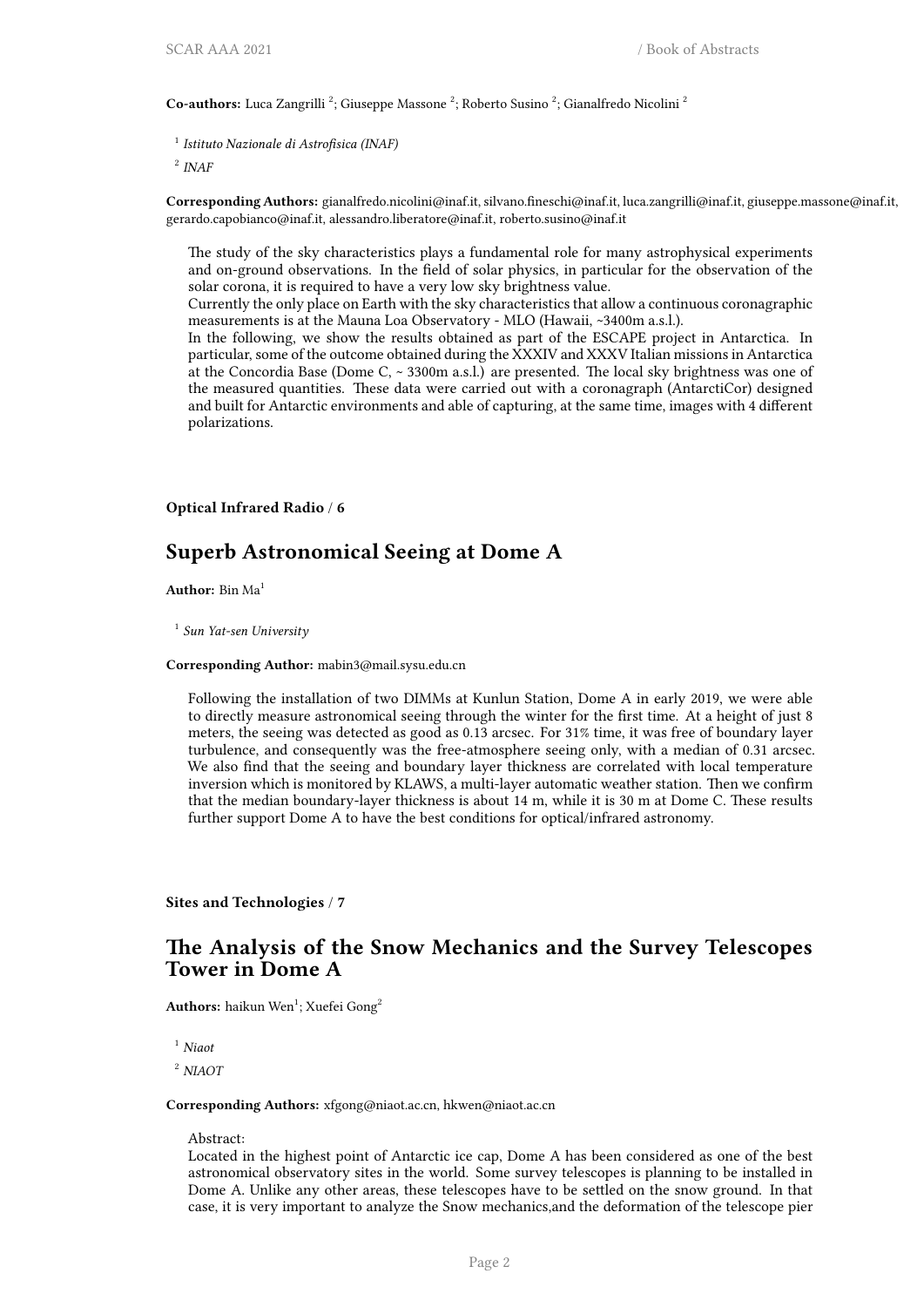that mostly is truss tower in Dome A. The presentation firstly introduced the analysis of the snow strength and elastic modulus in Dome A. Secondly,the dynamic and statics analysis of the telescope tower and the dome tower will be shown in this presentation. Based on the design of the towers, the snow treatment and strength test method will be introduced at last. Key words: Dome A; Snow Mechanics; Truss Tower

<span id="page-6-0"></span>**CMB Science** / **8**

# **CMB spectral distortions from Antarctica with COSMO: performance forecast**

**Author:** Lorenzo Mele<sup>1</sup>

Co-authors: Elia Stefano Battistelli<sup>2</sup>; Paolo de Bernardis<sup>3</sup>; Marco Bersanelli<sup>4</sup>; Fabio Columbro<sup>1</sup>; Gabriele Coppi<sup>5</sup>; Alessandro Coppolecchia <sup>1</sup>; Giuseppe D'Alessandro <sup>1</sup>; Marco De Petris <sup>1</sup>; Cristian Franceschet <sup>4</sup>; Massimo Gervasi  $^5;$  Luca Lamagna  $^1;$  Andrea Limonta  $^5;$  Elenia Manzan  $^4;$  Elisabetta Marchitelli  $^1;$  Silvia Masi  $^6;$  Aniello Mennella <sup>4</sup>; Federico Nati<sup>5</sup>; Alessandro Paiella<sup>1</sup>; Giorgio Pettinari<sup>7</sup>; Francesco Piacentini<sup>1</sup>; Lucio Piccirillo<sup>8</sup>; Giampaolo Pisano <sup>1</sup>; Sabrina Realini <sup>4</sup>; Carole Tucker <sup>9</sup>; Mario Zannoni <sup>5</sup>

1 *Sapienza University of Rome*

2 *Sapienza, University of Rome*

- <sup>3</sup> *Dipartimento di Fisica, Sapienza Università di Roma*
- <sup>4</sup> *Università degli studi di Milano*
- <sup>5</sup> *Università di Milano Bicocca*
- 6 *Sapienza University, Rome Italy*
- 7 *Istituto di fotonica e nanotecnologie CNR*
- 8 *School of Physics and Astronomy University of Manchester*
- <sup>9</sup> *Cardiff University*

**Corresponding Authors:** silvia.masi@uniroma1.it, lorenzo.mele@roma1.infn.it, paolo.debernardis@roma1.infn.it, elia.battistelli@roma1.infn.it

COSMO (COSmic Monopole Observer) is a ground based differential Fourier transform spectrometer, to be operated at Dome-C, Antarctica, which aims at measuring the isotropic y-distortion of the Cosmic Microwave Background (CMB).

The current upper-limit on *y* is dated back to 1990 by COBE-FIRAS to  $|y| < 1.5 \cdot 10^{-5}$ .

COSMO will measure the absolute brightness of the sky in the 120-280GHz range in comparison with a reference blackbody calibrator and will monitor and remove the atmospheric emission, with its fluctuations, by performing extremely fast sky dips while scanning the interferogram.

We assess the performance of the instrument via ILC-based simulations: input multi-frequency maps, deprived of the atmospheric contribution after the procedure, include CMB anisotropy, thermal dust as the main Galactic foreground, and the isotropic y-distortion as  $y = 1.77 \cdot 10^{-6}$ . The ILC machinery returns the Comptonization parameter as  $y = (1.82 \pm 0.31) \cdot 10^{-6}$  when a noise realization, limited by the photon noise from the atmosphere and the cryostat window emission, is included.

<span id="page-6-1"></span>**CMB Science** / **9**

#### **Measuring spectral distortions of the CMB: the COSMO experiment**

**Author:** Elisabetta Marchitelli<sup>1</sup>

Co-authors: Elia Stefano Battistelli<sup>1</sup>; Paolo de Bernardis<sup>2</sup>; Marco Bersanelli<sup>3</sup>; Fabio Columbro<sup>4</sup>; Gabriele Coppi<sup>5</sup>; Alessandro Coppolecchia <sup>6</sup>; Giuseppe D'Alessandro <sup>4</sup>; Marco De Petris <sup>4</sup>; Cristian Franceschet <sup>3</sup>; Massimo Gervasi <sup>5</sup>; Luca Lamagna  $^4$ ; Andrea Limonta  $^5$ ; Elenia Manzan  $^3$ ; Silvia Masi  $^7$ ; Lorenzo Mele  $^4$ ; Aniello Mennella  $^3$ ; Federico Nati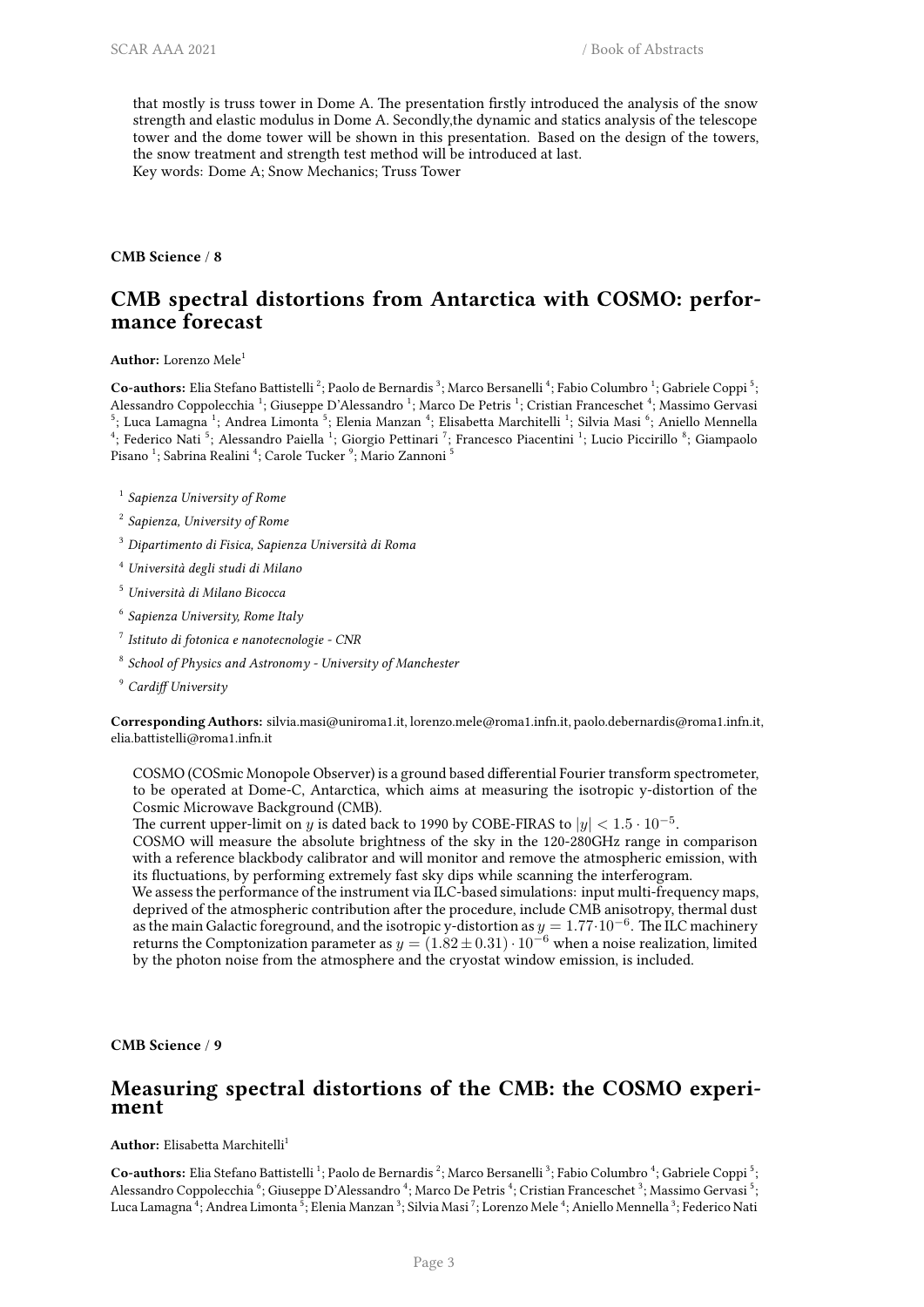<sup>5</sup>; Alessandro Paiella <sup>4</sup>; Giorgio Pettinari <sup>8</sup>; Francesco Piacentini <sup>4</sup>; Lucio Piccirillo <sup>9</sup>; Giampaolo Pisano <sup>4</sup>; Sabrina Realini <sup>3</sup>; Carole Tucker <sup>10</sup>; Mario Zannoni <sup>5</sup>

- 1 *Sapienza, University of Rome*
- <sup>2</sup> *Dipartimento di Fisica, Sapienza Università di Roma*
- <sup>3</sup> *Università degli studi di Milano*
- 4 *Sapienza University of Rome*
- <sup>5</sup> *Università di Milano Bicocca*
- 6 *Physics Department, University of Rome Sapienza, P.le Aldo Moro 5, 00185, Roma,Italy*
- 7 *Sapienza University, Rome Italy*
- 8 *Istituto di fotonica e nanotecnologie CNR*
- 9 *School of Physics and Astronomy University of Manchester*

<sup>10</sup> *Cardiff University*

**Corresponding Authors:** silvia.masi@uniroma1.it, elisabetta.marchitelli@roma1.infn.it, lorenzo.mele@roma1.infn.it, paolo.debernardis@roma1.infn.it, elia.battistelli@roma1.infn.it, alessandro.coppolecchia@roma1.infn.it

The COsmic Monopole Observer (COSMO) is a pathfinder, ground-based experiment, designed for the detection of the isotropic *y*-distortion of the Cosmic Microwave Background (CMB). Deviations from a pure blackbody are expected as an evidence of all the interactions that CMB photons undergo along the thermal history of the Universe. Their observation provides an insight into processes involving CMB photons that took place both before and after recombination.The upper limit on the *y*-distortion is still the one from the COBE-FIRAS mission (*y <* 10*−*<sup>5</sup> ) due to the extreme accuracy required for spectral distortions measurements.

COSMO exploits a cryogenic Martin-Puplett Fourier Transform Spectrometer, comparing the radiation collected from the sky to the one from an internal, cryogenic blackbody reference with high emissivity. All the optical elements of the FTS are maintained at a temperature of 2.7 K to minimize instrument emission. The interferogram is obtained modulating the optical path difference (OPD) with cryogenic, frictionless linear motion of one of the two roof-mirrors. The maximum mirror displacement is  $\pm 25$  mm, and it is measured with a resolution of  $10 \mu$ m. This provides a spectral resolution around 5 GHz. A flat spinning wedge mirror, at room temperature, allows to perform fast sky dips along 20*◦* diameter circle in the sky while scanning the interferogram. This strategy enables to measure and remove most of the atmospheric emission and its slow fluctuations. Fast detectors are required, so small multi-mode Kinetic Inductance Detectors (KIDs) arrays (*τ ∼* 50*µ*s), operating in the 120-280 GHz range, will equip the two focal planes.

COSMO will operate from the Concordia station, at Dome-C, in Antarctica, arguably the best site on Earth for this kind of measurements.

#### <span id="page-7-0"></span>**Talks 2** / **10**

#### **Progress Report of Antarctic 30cm submm telescope**

**Author:** Nario Kuno<sup>None</sup>

**Co-author:** Antarctic Astronomy Consortium of Japan

**Corresponding Author:** kuno.nario.gt@u.tsukuba.ac.jp

We have developed a 30-cm submm telescope which was designed to be operated in Antarctica (Ishii et al. 2014). We are planning to transport the telescope to Dome Fuji in Antarctic plateau to make a survey of the Galactic plane in CO(J=4-3) and  $|CI|({}^{3}P_{1} - {}^{3}P_{0})$ .  $|CI|({}^{3}P_{1} - {}^{3}P_{0})$  is a good tracer of diffuse molecular gas, while  $CO(J=4-3)$  is a good tracer of warm and dense molecular gas associated with star forming regions. Since the beam size is ~9' which is comparable to that of the Columbia-CfA 1.2m survey in CO(J=1-0), we can make direct comparisons with the lower excitation CO line to investigate the physical condition of molecular gas. We are updating the 500 GHz SIS receiver using state of the art SIS mixer developed by ATC of NAOJ. The mixer enables us to observe the two lines simultaneously. We also have developed an optical pointing system which can be used in summer of Antarctica, that is, daytime. We will apply for general observational research of National Institute of Polar Research of Japan.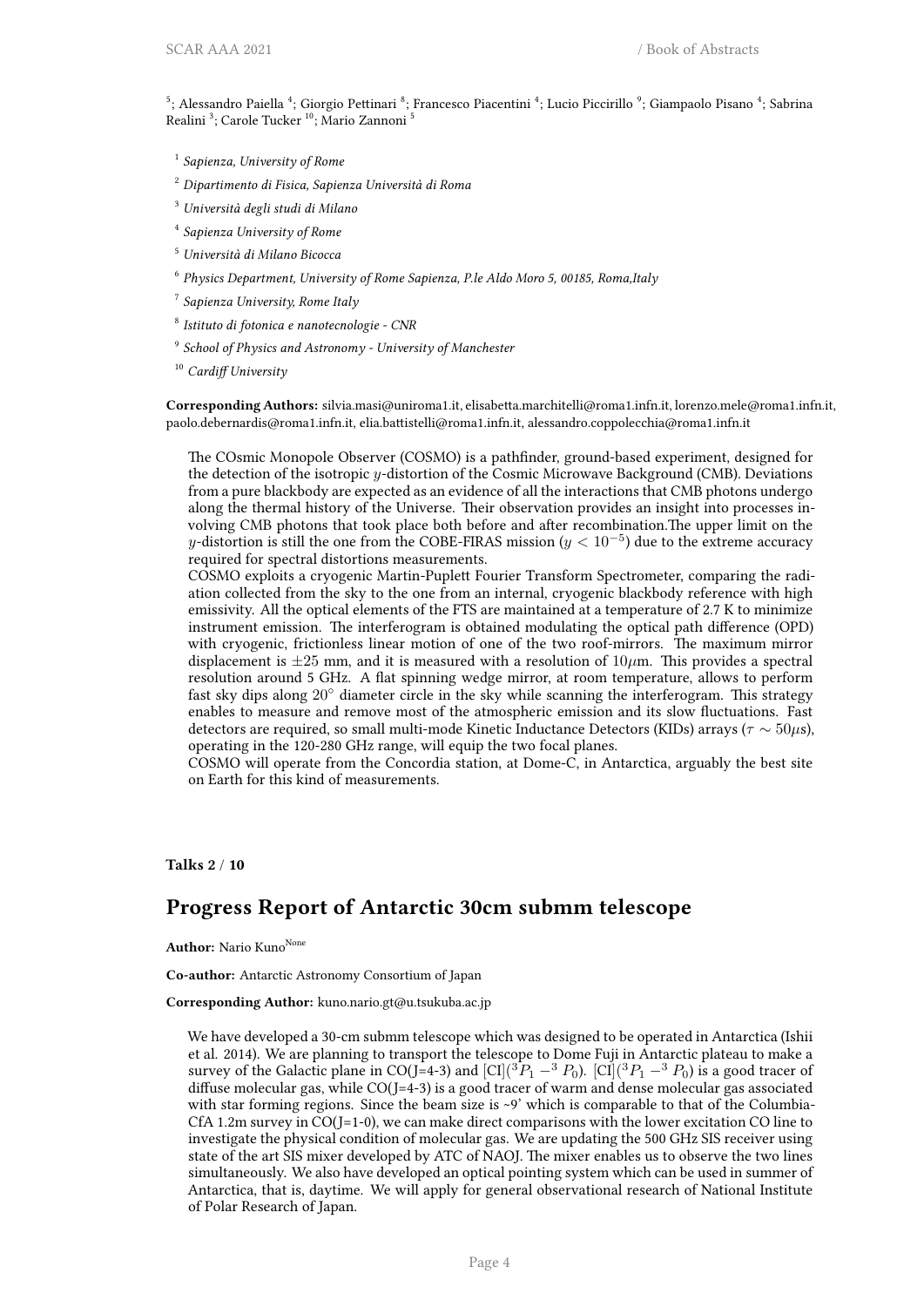#### <span id="page-8-0"></span>**Sites and Technologies** / **11**

# **The Greenland Telescope – Thule Extended Operations**

**Author:** Ming-Tang Chen<sup>1</sup>

<sup>1</sup> *Academia Sinica Institute of Astronomy and Astrophysics*

**Corresponding Author:** mtchen@asiaa.sinica.edu.tw

I will report the progress and the status of the Greenland Telescope in Thule, Greenland. The telescope was commissioned in the spring of 2018, and it had since participated in the global VLBI observation campaign in millimeter and submillimeter wavelengths. The GLT has been a partner station in the Even Horizon Telescope since 2018 for the 230 GHz VLBI observation. In 2021, we have also confirmed the fringe detection with ALMA at 345 GHz. Besides the science observations, the operations in Thule allow us to test many new functions, especially those designed to protect the hardware from the harsh cold environment of the GLT before the telescope is deployed to its final destination near the summit of Greenland. The GLT is to achieve two primary scientific goals: To image/study the shadow of the supermassive black hole in M87 [1] and conduct astronomy research in terahertz frequencies. Since the 12-m ALMA North America Prototype Antenna was awarded to our team, the Academia Sinica Institute of Astronomy & Astrophysics (ASIAA) and the Smithsonian Astrophysical Observatory have entirely rebuilt the antenna from the ground up for operation in the extreme arctic conditions of northern Greenland [2]. The Thule site is our first staging area before moving to Greenland's high site, and we have conducted a comprehensive set of technical tests on the telescope in Thule. We have attained the first light at 230 GHz at the end of 2017 and subsequently participated in global VLBI observations at 86 GHz and 230 GHz. While conducting system verifications and some specific science observations, we have explored and studied moving the antenna to its final destination. The final stage of the project will bring the antenna and equipment 1100 km inland to the 3216m summit of the Greenland ice sheet, where the antenna will be reassembled, tested, and commissioned to take advantage of the arid climate and the northern latitude.

Credits:

The Greenland Telescope Project is led by the Academia Sinica Institute of Astronomy and Astrophysics and the Smithsonian Astrophysical Observatory

<span id="page-8-1"></span>**Sites and Technologies** / **12**

# **Report of progress on the instalation of an optical robotic observatory at the argentine base Belgrano II**

Authors: Mario Melita<sup>1</sup>; Adriana Gulisano<sup>2</sup>

<sup>1</sup> *CONICET*

2 *Instituo Antártico Argentino*

#### **Corresponding Authors:** adrianagulisano@gmail.com, melita@iafe.uba.ar

<span id="page-8-2"></span>Our objective is the development of a robotic optical observatory designed to house a 20" telescope with a low focal ratio of abou f/3. Naturally, this project will take advantage of observing at very high latitudes during the southern night. The scientific objectives will be focused on high brightness point sources with valuable information for various areas of astronomy such as Planetary Sciences or Stellar Astrophysics and also on Planetary and Space Defense through the detection of potentially dangerous objects in the Solar System and space junk . This project is part of the National Antarctic Plan, has passed the environmental impact requirements and was elevated to the Antarctic Treaty countries. In this presentation we will detail the characteristics of the observatory and its fundamental motivations, the current state of development, the difficulties encountered in the process and the missing tasks for completion.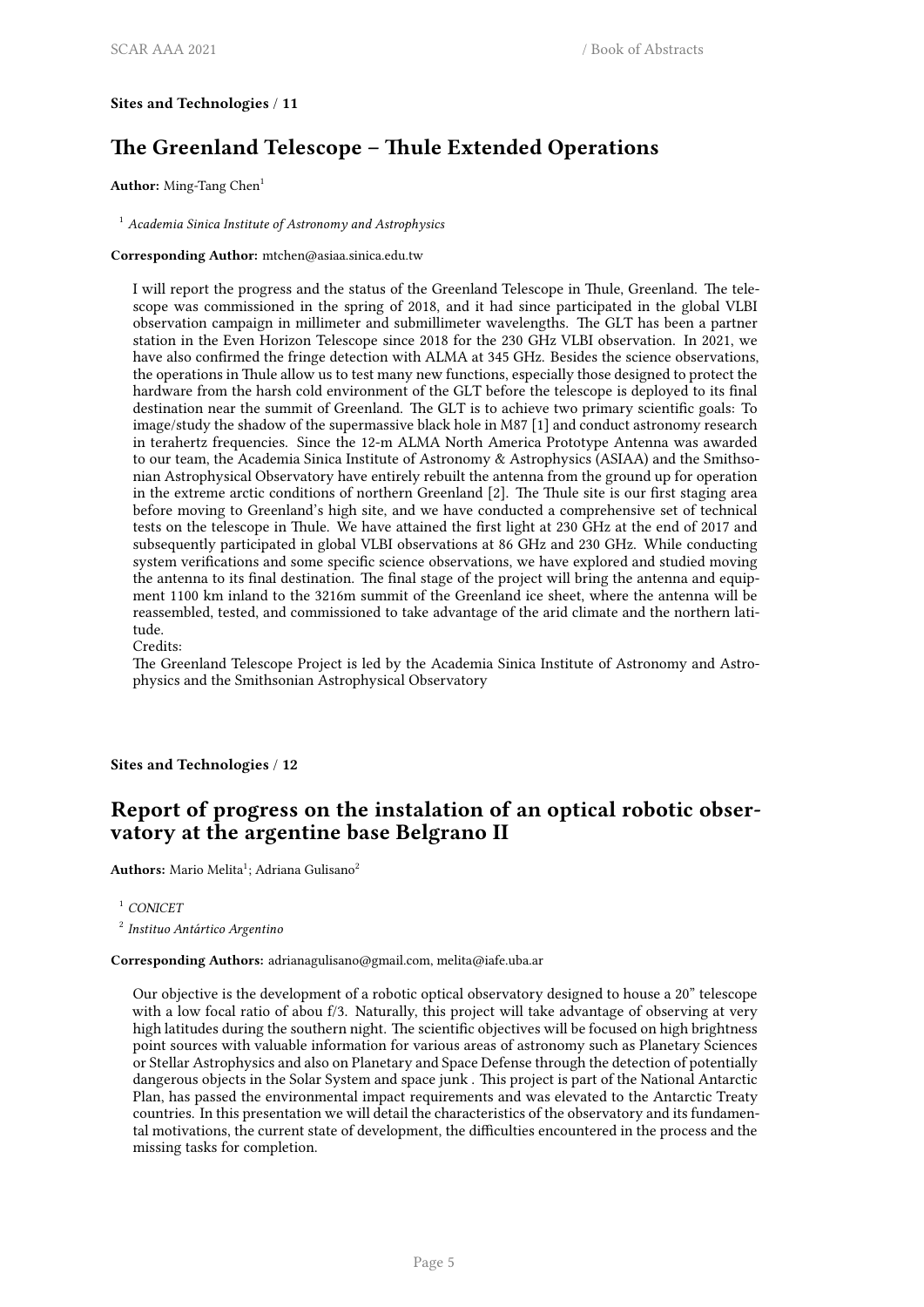**Optical Infrared Radio** / **13**

## **The impact of the COVID-19 pandemic on ECRs**

Author: Jennifer Cooper<sup>None</sup>

**Corresponding Author:** jrc323@cornell.edu

This presentation will broadly cover the impacts of the COVID-19 pandemic on students and early career researchers (ECRs) in the Antarctic and Astronomical fields over the past 1.5 years. I will highlight the obstacles many have faced such as graduation/research delays, as well as some new policies that have been introduced that improve access and collaboration. Finally, I will briefly discuss a *Nature* article published in July 2021 on the wider impact to Polar Researchers.

<span id="page-9-0"></span>**Optical Infrared Radio:2** / **14**

### **Cryoscope, a technology pathfinder for time domain astronomy in the NIR**

**Author:** Roger Smith<sup>1</sup>

**Co-author:** Mansi Kasliwal <sup>1</sup>

<sup>1</sup> *Caltech*

**Corresponding Authors:** mansi@astro.caltech.edu, rsmith@astro.caltech.edu

The convergence of many new technologies will soon enable high cadence surveys of the infrared sky for the first time. We describe a pathfinder telescope currently under construction, which will demonstrate imaging over a field of view two orders of magnitude greater than previously achieved in the thermal infrared. The novel optical design not only delivers diffraction limited image quality over larger fields, but its double meniscus corrector serves as the entrance window to a fully cryogenic optical path that assures low thermal background. We describe the window manufacturing and support strategies which allow scaling to apertures larger than a meter, and the various methods to prevent ice precipitation. A new, cheaper, growth process for large format infrared detectors is showing promise of making a 600 megapixel NIR focal plane feasible. High speed direct drive telescope mounts, now commercially available, will be upgraded to provide the vibration isolation necessary to take advantage of the exquisite seeing.

<span id="page-9-1"></span>**Optical Infrared Radio:2** / **15**

#### **Unveiling Our Dynamic Infrared Sky**

 $\bf{Authors: }$  Mansi Kasliwal<sup>1</sup>; Roger Smith<sup>None</sup>; Tony Travouillon<sup>None</sup>; Anna Moore<sup>None</sup>; Michael Ashley<sup>None</sup>; Don Figer<sup>None</sup>; Tristan Guillot<sup>None</sup>

<sup>1</sup> *Caltech*

**Corresponding Authors:** tony.travouillon@anu.edu.au, mansi@astro.caltech.edu

Many astronomical events shine the brightest in the infrared due to atomic opacity, self enshrouding, dust extinction, or low temperature. When we saw the first electromagnetic counterpart to gravitational waves from a binary neutron star merger, it was the rapid reddening due to boundbound opacity and infrared spectral features that confirmed the synthesis of heavy elements by the r-process. Unveiling infrared counterparts to neutron star black hole mergers requires sensitive wide-field infrared surveyors. The best place to build a sensitive infrared surveyor is the Antarctic given the extremely low sky background in the K-dark bandpass. Here, we present a fully cryogenic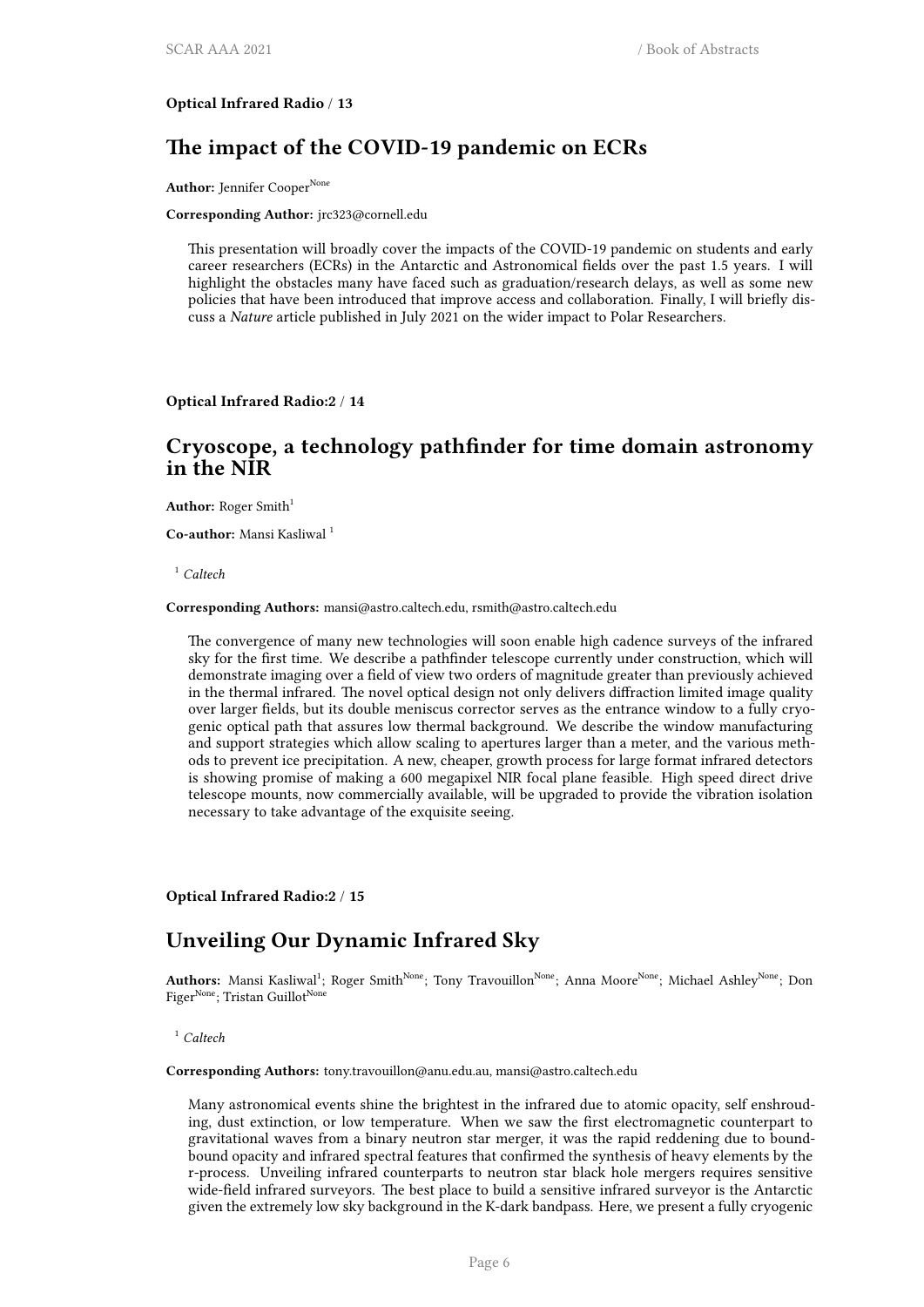Antarctic concept for such a dream infrared surveyor that leverages the lower background, advances in detector technology and progress from pathfinder experiments. A companion talk by Roger Smith will describe the enabling technologies in more detail.

#### <span id="page-10-0"></span>**Optical Infrared Radio** / **16**

# **A Decade of Astronomy at Dome A**

**Author:** Zhaohui Shang<sup>1</sup>

<sup>1</sup> *National Astronomical Observatories, CAS*

**Corresponding Author:** zshang@gmail.com

Astronomy work has been carried out at Dome A for more than ten years. The efforts have greatly advanced our knowledge in understanding the site conditions for astronomical observations, the instrumentation under extreme Antarctica conditions, and the research in time-domain astronomy. A complete review is available in Research in Astronomy and Astrophysics (Shang 2020, RAA, 20, 168). We will highlight the major work and results in this presentation.

<span id="page-10-1"></span>**Science** / **17**

#### **Science Overview for the IceCube Neutrino Observatory and Future Gen2**

Author: Lu Lu<sup>1</sup>

<sup>1</sup> *University of Wisconsin–Madison*

**Corresponding Author:** lu.lu@icecube.wisc.edu

The IceCube Neutrino Observatory is the largest neutrino telescope in the world and uses clear Antarctic ice to detect neutrinos and cosmic rays over an incredibly wide range of energies. The multifaceted experiment runs with over 99% uptime and has been taking high-quality data for over a decade. In my talk I will give a brief overview of IceCube science including real-time efforts in partnership with multi-messenger observatories, the possible first identification of astrophysical tau neutrinos and the recent result of the detection of W boson (Glashow) resonance at the energy beyond reach of the currently operating and future planned particle accelerators. The next generation detector, IceCube Gen2, is designed to do precision neutrino astronomy at high energies. I will briefly discuss the science gain with Gen2.

<span id="page-10-2"></span>**Science** / **18**

# **The radio detection of neutrinos in polar ice**

#### **Author:** Eric Oberla<sup>None</sup>

#### **Corresponding Author:** eric.oberla@icecube.wisc.edu

The low expected flux of cosmic neutrinos drives the need for neutrino experiments with large exposures and lower thresholds. Radio experiments can achieve such large exposures by taking advantage of the coherent broadband radio emission resulting from ultra-high-energy (E>10^16 eV) neutrino interactions. In this talk, I will review the status of existing Antarctic radio experiments and discuss the new Radio Neutrino Observatory in Greenland (RNO-G), which completed the first season of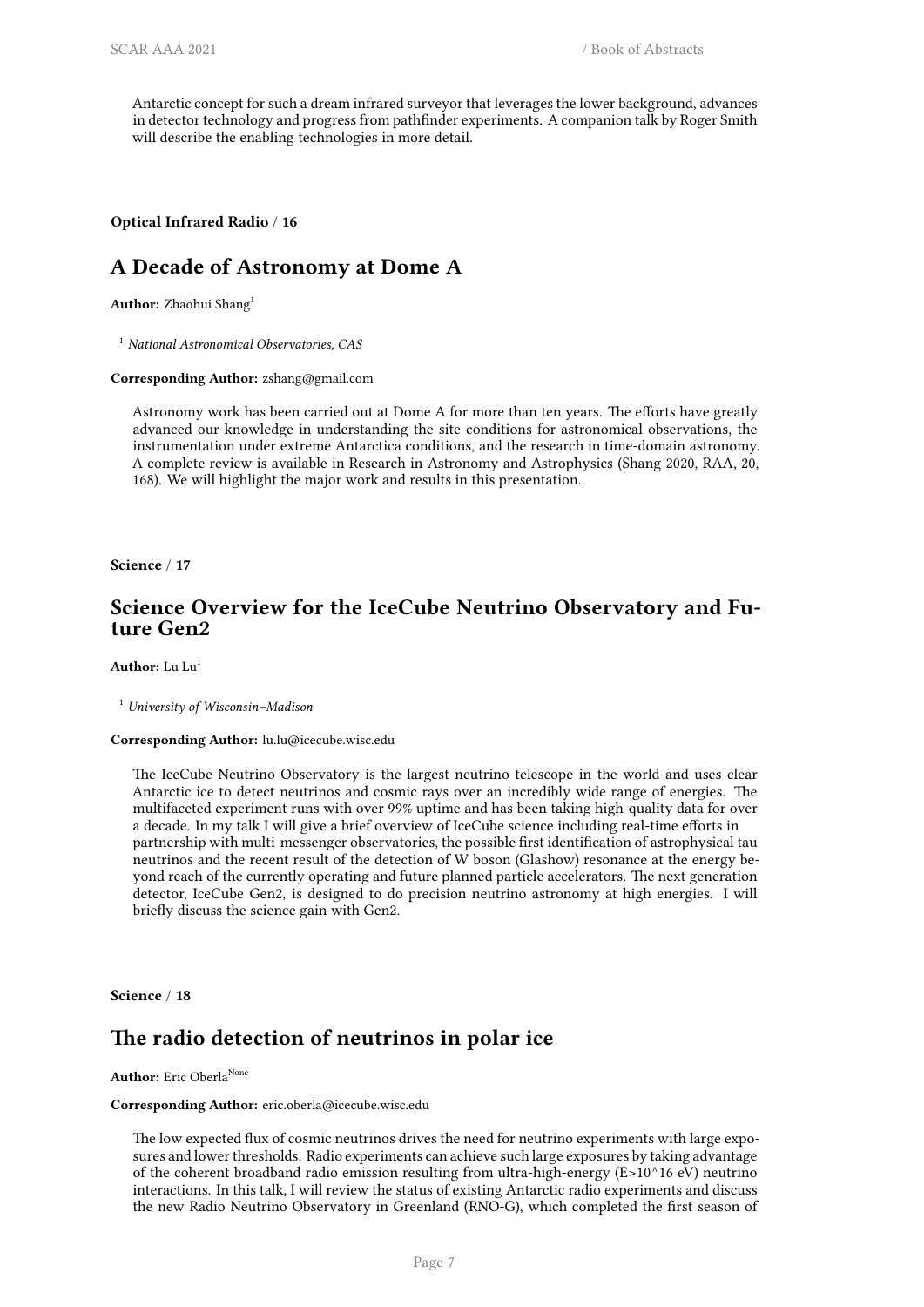detector installation in the summer of 2021. The outlook for the IceCube-Gen2 radio array will also be briefly presented.

<span id="page-11-0"></span>**Talks 2** / **19**

### **Response Functions of a Semi-Leaded Neutron Monitor from Latitude Surveys during 2018 - 2020**

Author: Achara Seripienlert<sup>1</sup>

Co-authors: Waraporn Nuntiyakul<sup>2</sup>; Sidarat Khamphakdee<sup>2</sup>; Pierre-Simon Mangeard<sup>3</sup>; Alejandro Sáiz<sup>4</sup>; David Ruffolo  $^4$ ; Paul Evenson  $^3$ ; Kanokkarn Fongsamut  $^5$ ; Jiang Peng  $^6$ ; Pongpichit Chuanraksasat  $^7$ ; Kazuoki Munakata  $^8$ ; Jim Madsen $^9$ ; Boonraksa Soonthornthum  $^7$ ; Siramas Komonjinda  $^2$ 

- <sup>1</sup> *National Astronomical Research Institute of Thailand (NARIT), Chiang Mai 50180, Thailand*
- <sup>2</sup> *Chiang Mai University*
- <sup>3</sup> *University of Delaware*
- <sup>4</sup> *Mahidol University*
- <sup>5</sup> *Chiang Mai Universit*
- 6 *Polar Research Institute of China*
- <sup>7</sup> *National Astronomical Research Institute of Thailand (NARIT)*
- 8 *Shinshu University*
- <sup>9</sup> *University of Wisconsin–Madison*

**Corresponding Authors:** alejandro.sai@mahidol.ac.th, mangeard@udel.edu, achara@narit.or.th, siramas.k@cmu.ac.th, madsen@icecube.wisc.edu, kanokkarn.f@gmail.com, kmuna00@shinshu-u.ac.jp, waraporn.n@cmu.ac.th, ruffolo.physics@gmail.com, pongpichit.ch@gmail.com, boonrucksar@narit.or.th, evenson@udel.edu, sidarat\_k@cmu.ac.th, jiangpeng@pric.org.cn

We have developed a mobile neutron monitor ("Changvan") with three neutron counters to investigate cosmic ray spectral variations via ship-borne latitude surveys. Because Earth's magnetic field excludes cosmic rays below the local geomagnetic cutoff rigidity, which depends on magnetic latitude, the count rate due to atmospheric neutrons from cosmic ray showers vs. cutoff rigidity (i.e., the response function) is directly related to the cosmic ray spectrum. Repeated measurements with the same detector over different solar cycle phases can provide precise information about cosmic ray spectral variations. The Changvan uses the NM64 design, except that the central counter lacks the lead producer, so we call this a "semi-leaded" neutron monitor. The Changvan was operated on two voyages on the Chinese icebreaker "Xue Long" between Shanghai and Antarctica during 2018 – 2020, from which we have measured the response function of each counter. We present a preliminary comparison of response functions from Monte Carlo simulation and Changvan measurements. We find that the leaded/unleaded count rate ratio is sensitive to the cutoff rigidity, and the maximum difference between simulated and experimental ratios was less than 8%. This leads to a promising spectral indicator that could be used to determine the spectral index of relativistic solar ions or Galactic cosmic rays with a single detector. The research is supported in part by Thailand Science Research and Innovation via Research Team Promotion Grant RTA6280002.

<span id="page-11-1"></span>**Sites and Technologies** / **20**

#### **Cosmic Ray Flux Correlation between McMurdo and Jang Bogo Stations**

**Author:** Ekawit Kittiya<sup>1</sup>

Co-authors: Waraporn Nuntiyakul<sup>2</sup>; Paul Evenson<sup>3</sup>; Alejandro Sáiz<sup>4</sup>; David Ruffolo<sup>4</sup>; Suyeon Oh<sup>5</sup>; Achara Seripienlert<sup>6</sup>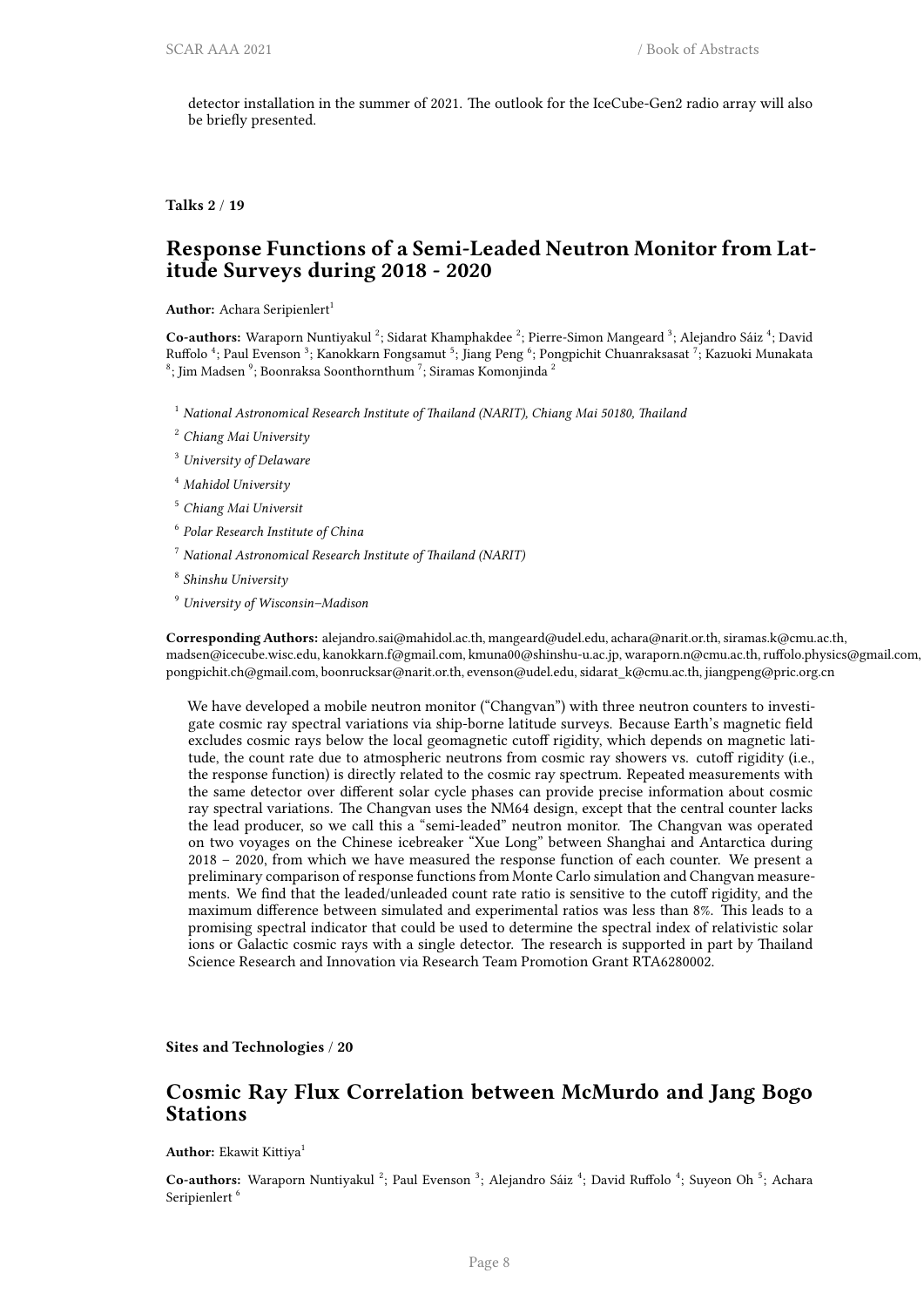<sup>1</sup> *Department of Physics and Material Science, Faculty of Science, Chiang Mai University*

- <sup>2</sup> *Chiang Mai University*
- <sup>3</sup> *University of Delaware*
- <sup>4</sup> *Mahidol University*
- <sup>5</sup> *Department of Earth Science Education, Chonnam National University, Gwangju 61186, South Korea*
- <sup>6</sup> *National Astronomical Research Institute of Thailand (NARIT), Chiang Mai 50180, Thailand*

**Corresponding Authors:** evenson@udel.edu, waraporn.n@cmu.ac.th, ruffolo.physics@gmail.com, achara@narit.or.th, jumboaekawit@gmail.com, alejandro.sai@mahidol.ac.th

A neutron monitor is a large ground-based detector responding to the flux of cosmic ray particles in space by measuring atmospheric secondary neutrons. Any ground-based detector is sensitive to cosmic rays from a certain range of directions in space. In particular, a particle arriving from a specific sky direction with a specific rigidity (momentum per unit charge) was necessarily moving in a certain direction in space, called the asymptotic direction outside the geomagnetic field. McMurdo and Jang Bogo neutron monitor stations are Antarctic stations with similar geomagnetic latitude but slightly different geomagnetic longitude. From December 2015 to October 2016, we had transferred six of the eighteen neutron counters from McMurdo to Jang Bogo, with full transfer to Jang Bogo completed in December 2017. We present an analysis of the correlation of the cosmic ray flux between the McMurdo and Jang Bogo stations, during the time when both were operating, with ten-second time resolution. Although highly correlated, there are significant differences, including systematic time lags, in the data from the two stations. Since McMurdo observes a similar asymptotic direction to Jang Bogo with a time delay of approximately 13 minutes, the joint observations reveal structure in the interplanetary cosmic ray density at a unique distance and angular scales. The research is supported in part by TA/RA scholarship (active recruitment) of Chiang Mai University and Thailand Science Research and Innovation via Research Team Promotion Grant RTA6280002.

<span id="page-12-0"></span>**Talks 2** / **21**

## **RESOURCE Radio Sciences Research on AntarCtic AtmosphEre**

Authors: Lucilla Alfonsi<sup>1</sup>; Nicolas Bergeot<sup>None</sup>

<sup>1</sup> *INGV* 

#### **Corresponding Author:** lucilla.alfonsi@ingv.it

We report the establishment of a Programme Planning Group for developing a SCAR (Scientific Committee on Antarctic Research) Scientific Research Programme (SRP) entitled "Radio Sciences Research on AntarCtic AtmosphEre" (RESOURCE). The proposed SRP aims to gather the communities that investigate the polar atmosphere, with particular reference to Antarctica but with a bi-polar perspective, by means of radio probes into a common shared initiative. The scope is to improve the current understanding of the Antarctic atmosphere by sharing the expertise and the experience achieved by several scientific teams in the world, thus facilitating the advancement in the field and avoiding any duplication of activities already in action. SCAR is the best platform to create the necessary environment to assess the actual current understanding and to address the efforts to fill the gaps. The radio techniques enabled by ground and satellite-based sensors have proved to be very effective when probing the lower, middle and upper atmosphere. In parallel, several scientific communities using radio techniques spent significant efforts to remove (what they consider) "atmospheric noise" to extract the desired information from their measurements (as in the case of geodesy). However, these communities do not sufficiently interact. The RESOURCE SRP aims to take advantage of the experience of the SCAR Expert Group GRAPE (GNSS Research and Application for Polar Environment). The proposed SCAR scientific programme RESOURCE will build upon this important legacy by enhancing interactions between the scientists who measure and utilise the entire radio spectrum, either as an auxiliary or principal observation, to study the atmosphere, the ionosphere, the ocean, the solid earth and outer space as well as ancillary measurements such as from magnetometers which provide supporting data on the solar-terrestrial relationship. Moving from the radio probing of the atmosphere, the proposed SRP aims to encompass the ICESTAR (past SCAR SRP) heritage to fill the current gap of SRPs dedicated to the study of the atmosphere, the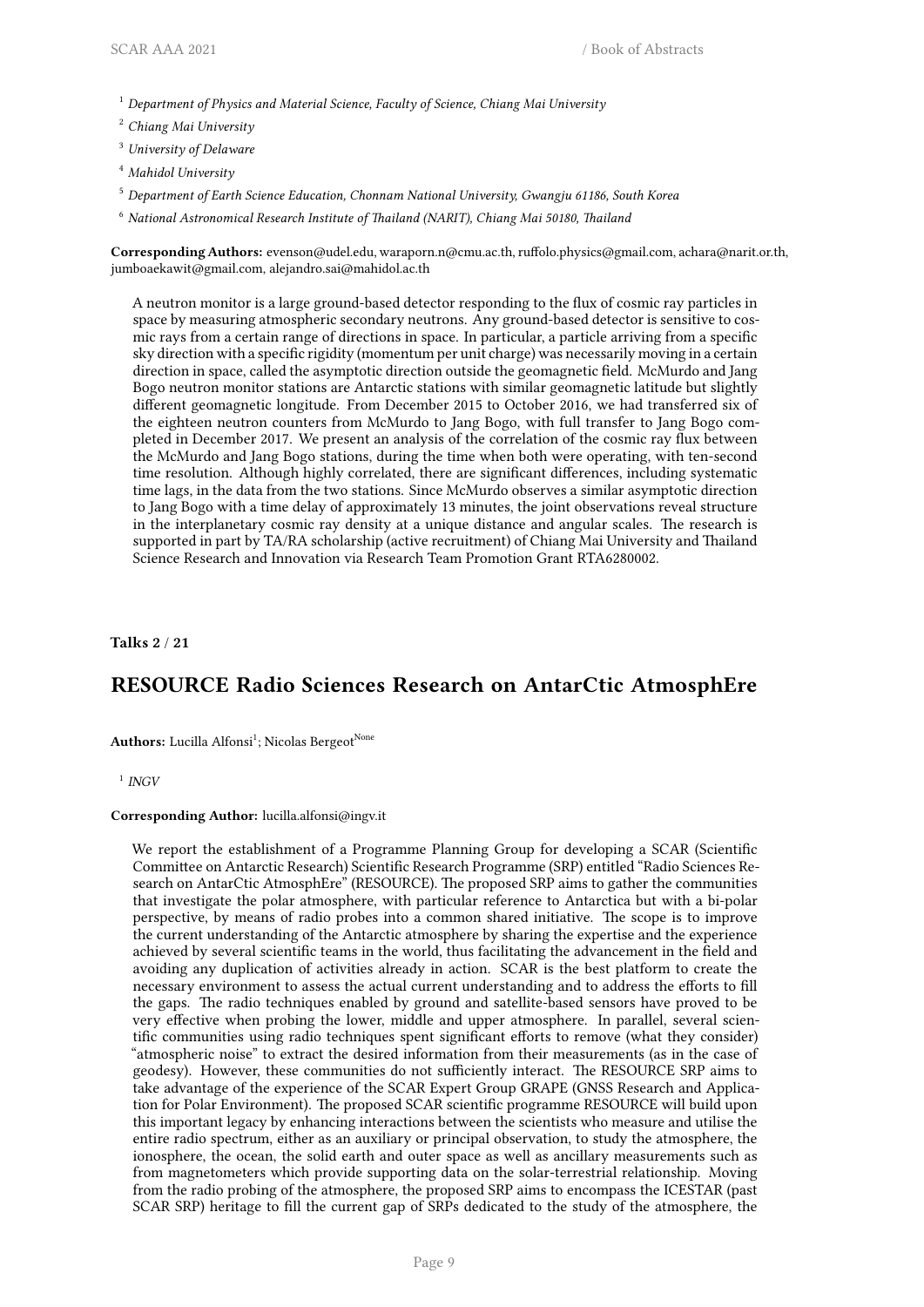upper atmosphere and the solar-terrestrial relationship. Additionally, RESOURCE is designed to support the SERSE SRP, as a continuation of the experience matured within the GRAPE EG, and the AAA EG to facilitate the interaction between researchers in the fields of Astronomy, Astrophysics, Atmosphere and Ionosphere. RESOURCE outcomes are relevant for global change studies, contributing to the investigation of the coupling between the neutral and ionized atmosphere and supporting a correct evaluation of the atmospheric impact on the measurements of geophysical parameters. RESOURCE aspires to pursue three main scientific objectives:

- 1. To monitor the polar atmosphere;
- 2. To investigate the polar atmosphere;

3. To support the sciences interested in removing the atmospheric contribution from their observations or mitigating the negative impact of atmospheric contributions to their observations.

<span id="page-13-0"></span>**Science** / **22**

# **Cosmic Ray Intensity and Spectral Changes during 27-day Variations Compared with Heliospheric Parameters Using Time-Delay Measurements from Antarctic Neutron Monitor Stations**

**Author:** Pradiphat Muangha<sup>1</sup>

Co-authors: David Ruffolo<sup>1</sup>; Alejandro Sáiz<sup>1</sup>; Chanoknan Banglieng<sup>2</sup>; Paul Evenson<sup>3</sup>; Surujhdeo Seunarine<sup>4</sup>; Suyeon Oh  $^5$ ; Jongil Jung  $^6$ ; Marc L. Duldig  $^7$ ; John E. Humble  $^7$ 

- <sup>1</sup> *Mahidol University*
- 2 *Rajamangala University of Technology Thanyaburi*
- <sup>3</sup> *University of Delaware*
- <sup>4</sup> *University of Wisconsin-River Falls*
- <sup>5</sup> *Chonnam National University*
- <sup>6</sup> *Chungnam National University*
- <sup>7</sup> *University of Tasmania*

**Corresponding Authors:** evenson@udel.edu, fhoone@hotmail.com, john.humble@utas.edu.au, suyeonoh@jnu.ac.kr, alejandro.sai@mahidol.ac.th, surujhdeo.seunarine@uwrf.edu, iapetus85@gmail.com, marc.duldig@utas.edu.au, bchanoknan@gmail.com, ruffolo.physics@gmail.com

<span id="page-13-1"></span>Neutron monitors (NMs) are ground-based detectors of the secondary particles produced in atmospheric cascades from primary cosmic rays. Using neutron time-delay data from neutron monitors (NMs), we can extract the leader fraction, *L*, of neutron counts that do not follow a previous neutron count in the same counter tube due to the cosmic ray shower. *L* is the inverse of the neutron multiplicity and serves as a proxy of the cosmic ray spectral index over the rigidity range of the NM response function. We present a comparative analysis of *L* from four Antarctic NM stations outfitted with special electronics to collect neutron time-delay distributions: South Pole (SP), McMurdo (MC), Jang Bogo (JB) and Mawson (MA). To first order *L* varies in concert with the count rate *C*, reflecting unrolling of the GeV-range Galactic cosmic ray (GCR) spectrum as part of solar modulation during the declining phase of solar cycle 24 and during solar minimum. We use wavelet analysis to study the periodicity of *L*, the count rate *C*, and heliospheric parameters to consider their relationship with the 27-day variations. Variation in *C* was much more variable over 27 days due to high-speed solar wind streams (HSSs) and corotating interaction regions (CIRs), also in strong combination with the higher harmonics, while *L* usually had a very weak variation. Near the solar minimum of 2019-2020, we observed essentially no 27-day variation in *C*. In contrast, during 2015-2016, near solar maximum, the 27-day variation in *L* and *C* was much stronger and fluctuating. Our results indicate weak GeVrange GCR spectral variation due to HSSs and CIRs, relative to the flux variation, in contrast with the strong observed spectral variation due to solar modulation. We acknowledge logistical support from Australia's Antarctic Program and support from the National Astronomical Research Institute of Thailand, grant RTA6280002 from Thailand Science Research and Innovation, and US NSF Office of Polar Programs Award No. 1341312.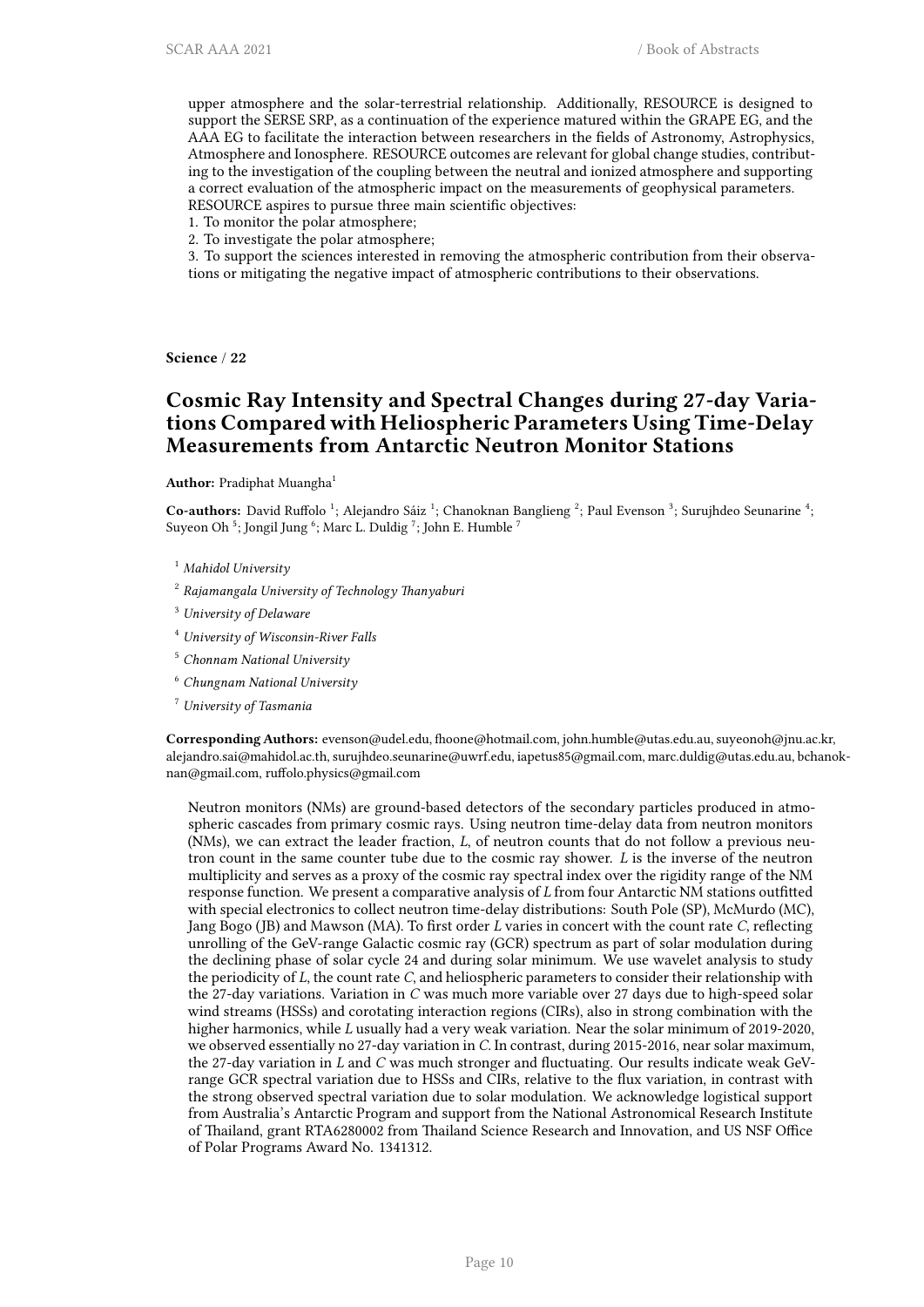#### **Optical Infrared Radio:2** / **23**

# **Observing transiting exoplanets in colors with ASTEP+**

Authors: Tristan Guillot<sup>1</sup>; Lyu Abe<sup>1</sup>; Abdelkrim Agabi<sup>1</sup>; Philippe Bendjoya<sup>1</sup>; Nicolas Crouzet<sup>2</sup>; Georgina Dransfield<sup>3</sup>; Anne-Marie Lagrange<sup>4</sup>; Djamel Mékarnia<sup>1</sup>; François-Xavier Schmider<sup>1</sup>; Olga Suarez<sup>1</sup>; Amaury Triaud<sup>3</sup>

<sup>1</sup> *OCA*

2 *ESA*

<sup>3</sup> *Univ. Birmingham*

<sup>4</sup> *Obs. Paris*

**Corresponding Author:** tristan.guillot@oca.eu

The ASTEP telescope has begun since 2019 an active program to confirm and monitor long-period transiting exoplanets. Its unique localisation at the Concordia station, Antarctica, allows the observation of targets difficult to observe from other latitudes, in particular when close to the celestial South pole or for long-duration transits. This is ideal to follow-up TESS exoplanetary candidates (in majority near the poles) but also for the preparation of JWST and ARIEL as this corresponds to their continuous viewing zones. By following-up exoplanet candidates found by the NASA TESS mission, ASTEP has enabled the confirmation of exciting exoplanets, including the observations of transits lasting more than 8 hours (a first from the ground) and the participation to the discovery of the temperate Neptune-size exoplanet TOI-1231 b. At the end of 2021, a new camera box will be installed, enabling simultaneous observations in two colors. This effectively new instrument, ASTEP+, will thus have the capability to efficiently separate false positive from bona fide exoplanets, in addition to a much increased sensitivity. I will discuss the perspectives of this evolution.

<span id="page-14-0"></span>**Talks 2** / **24**

# **The micrometeorite flux at Dome C (Antarctica) with the CON-CORDIA collection**

Authors: Julien Rojas Arispe<sup>1</sup>; Jean Duprat<sup>2</sup>; Cécile Engrand<sup>3</sup>; Emmanuel Dartois<sup>4</sup>; Lucie Delauche<sup>3</sup>; Marie Godard<sup>4</sup>; Matthieu Gounelle $^5$ ; Juan Diego Carrillo-Sánchez $^6$ ; Petr Pokorný $^6$ ; John M.C. Plane $^7$ 

1 *IJCLab/Université Paris-Saclay*

<sup>2</sup> *CNRS-MNHN*

<sup>3</sup> *Université Paris-Saclay, CNRS/IN2P3, IJCLab*

4 *ISMO, CNRS, Univ. Paris Saclay*

5 *IMPMC, CNRS-MNHN-Sorbonne Universités*

<sup>6</sup> *Department of Physics, Catholic University of America*

7 *School of Chemistry, Univ. of Leeds*

**Corresponding Authors:** cecile.engrand@csnsm.in2p3.fr, julien.rojas@csnsm.in2p3.fr, jean.duprat@mnhn.fr

The flux of extraterrestrial material on Earth is dominated by sub-millimeter particles, however the mass distribution and absolute value of this cosmic dust flux at the Earth surface is still uncertain due to the difficulty to monitor both the collection efficiency and the exposure parameter (*i.e.* the area-time product in  $m^2$ .yr). Thanks to the exceptional conditions encountered in central Antarctic regions, we recently succeeded to measure there the micrometeorite flux down to 30 µm (Rojas et al., 2021).

During the last 2 decades, we performed several field trips at Dome C to recover micrometeorites by melting and sieving large volume of ultra-clean snow using a dedicated protocol (IPEV program #1120, Duprat et al. (2010); Duprat et al. (2007)). The CONCORDIA station is operated by the French and Italian polar institutes (IPEV and PNRA) at Dome C (Antarctica). The regular precipitation rate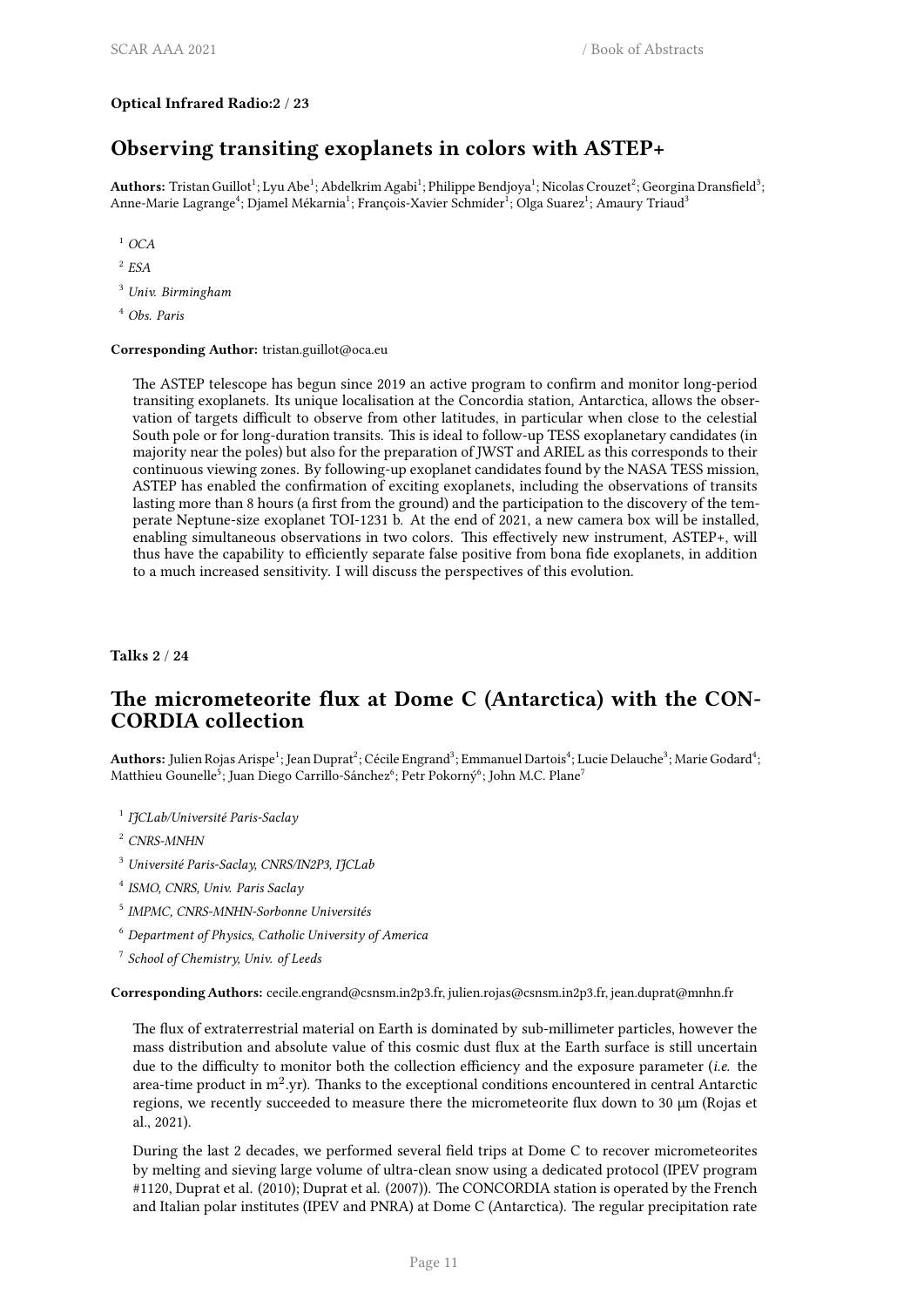and the exceptional cleanliness of the snow at Dome C allow a unique control on both the exposure parameter and the collection efficiency, mandatory to derive the micrometeorite flux.

The thorough inspection of the filters for many years allowed us to recover thousands of particles. Each one was individually imaged by Secondary Electron Microscopy and its bulk composition was determined by Energy-Dispersive X-ray spectra. Micrometeorites were classified in two main types: the unmelted micrometeorites (uMM) that went through the atmosphere without melting and the cosmic spherules (CSs) that have totally melted during the atmospheric entry. Based on the inferred size/mass distribution, we derived the statistical uncertainties expected for collections with exposure parameters ranging from 0.1 up to  $10^5$  m<sup>2</sup>.yr. Within the 30-350 µm diameter range, we measured mass fluxes of 3.0 µg.m*−*<sup>2</sup> .yr*−*<sup>1</sup> for uMMs and 5.6 µg.m*−*<sup>2</sup> .yr*−*<sup>1</sup> for CSs. Extrapolated to the global flux of particles in the 12-700 µm diameter range, the corresponding annual mass flux of extraterrestrial dust at Earth surface is 5,200 tons.yr*−*<sup>1</sup> (1,600 and 3,600 tons.yr*−*<sup>1</sup> of uMMs and CSs, respectively). The flux of altered and unaltered carbon carried by heated and un-heated particles at Earth surface is estimated to range from 20 to 100 tons.yr*−*<sup>1</sup> . The results obtained in this study allow to put constraints on the origin of the micrometeorite mass flux (Plane, 2012).

#### **References:**

Duprat, J., Dobrică, E., Engrand, C., Aléon, J., Marrocchi, Y., Mostefaoui, S., Meibom, A., Leroux, H., Rouzaud, J.-N., Gounelle, M., Robert, F., 2010. Extreme Deuterium Excesses in Ultracarbonaceous Micrometeorites from Central Antarctic Snow. Science 328, 742-745

Duprat, J., Engrand, C., Maurette, M., Kurat, G., Gounelle, M., Hammer, C., 2007. Micrometeorites from Central Antarctic snow: The CONCORDIA collection. Adv. Space Res. 39, 605-611.

Plane, J.M.C., 2012. Cosmic dust in the earth's atmosphere. Chemical Society Reviews 41, 6507- 6518.

Rojas, J., Duprat, J., Engrand, C., Dartois, E., Delauche, L., Godard, M., Gounelle, M., Carrillo-Sánchez, J.D., Pokorný, P., Plane, J.M.C., 2021. The micrometeorite flux at Dome C (Antarctica), monitoring the accretion of extraterrestrial dust on Earth. Earth Planet. Sci. Lett. 560, 116794.

<span id="page-15-0"></span>**CMB Science** / **25**

#### **CMB spectral distortions measurements at Dome-C: the antenna system of COSMO**

Authors: Elenia Manzan<sup>1</sup>; Elia Stefano Battistelli<sup>2</sup>; Paolo de Bernardis<sup>3</sup>; Marco Bersanelli<sup>4</sup>; Fabio Columbro<sup>5</sup>; Gabriele Coppi<sup>6</sup>; Alessandro Coppolecchia<sup>7</sup>; Giuseppe D'Alessandro<sup>5</sup>; Marco De Petris<sup>5</sup>; Cristian Franceschet<sup>4</sup>; Massimo Gervasi<sup>6</sup>; Luca Lamagna<sup>5</sup>; Andrea Limonta<sup>6</sup>; Elisabetta Marchitelli<sup>2</sup>; Silvia Masi<sup>8</sup>; Lorenzo Mele<sup>5</sup>; Aniello Mennella<sup>4</sup>; Federico Nati<sup>6</sup>; Alessandro Paiella<sup>5</sup>; Giorgio Pettinari<sup>9</sup>; Francesco Piacentini<sup>5</sup>; Lucio Piccirillo<sup>10</sup>; Giampaolo Pisano<sup>5</sup>; Sabrina Realini<sup>4</sup>; Carole Tucker<sup>11</sup>; Mario Zannoni<sup>6</sup>

- <sup>1</sup> *University of Milan Statale*
- 2 *Sapienza, University of Rome*
- <sup>3</sup> *Dipartimento di Fisica, Sapienza Università di Roma*
- <sup>4</sup> *Università degli studi di Milano*
- 5 *Sapienza University of Rome*
- <sup>6</sup> *Università di Milano Bicocca*
- 7 *Physics Department, University of Rome Sapienza, P.le Aldo Moro 5, 00185, Roma,Italy*
- 8 *Sapienza University, Rome Italy*
- 9 *Istituto di fotonica e nanotecnologie CNR*
- <sup>10</sup> *School of Physics and Astronomy University of Manchester*
- <sup>11</sup> *Cardiff University*

**Corresponding Authors:** elisabetta.marchitelli@roma1.infn.it, alessandro.coppolecchia@roma1.infn.it, lorenzo.mele@roma1.infn.it, elenia.manzan@unimi.it, paolo.debernardis@roma1.infn.it, silvia.masi@uniroma1.it, elia.battistelli@roma1.infn.it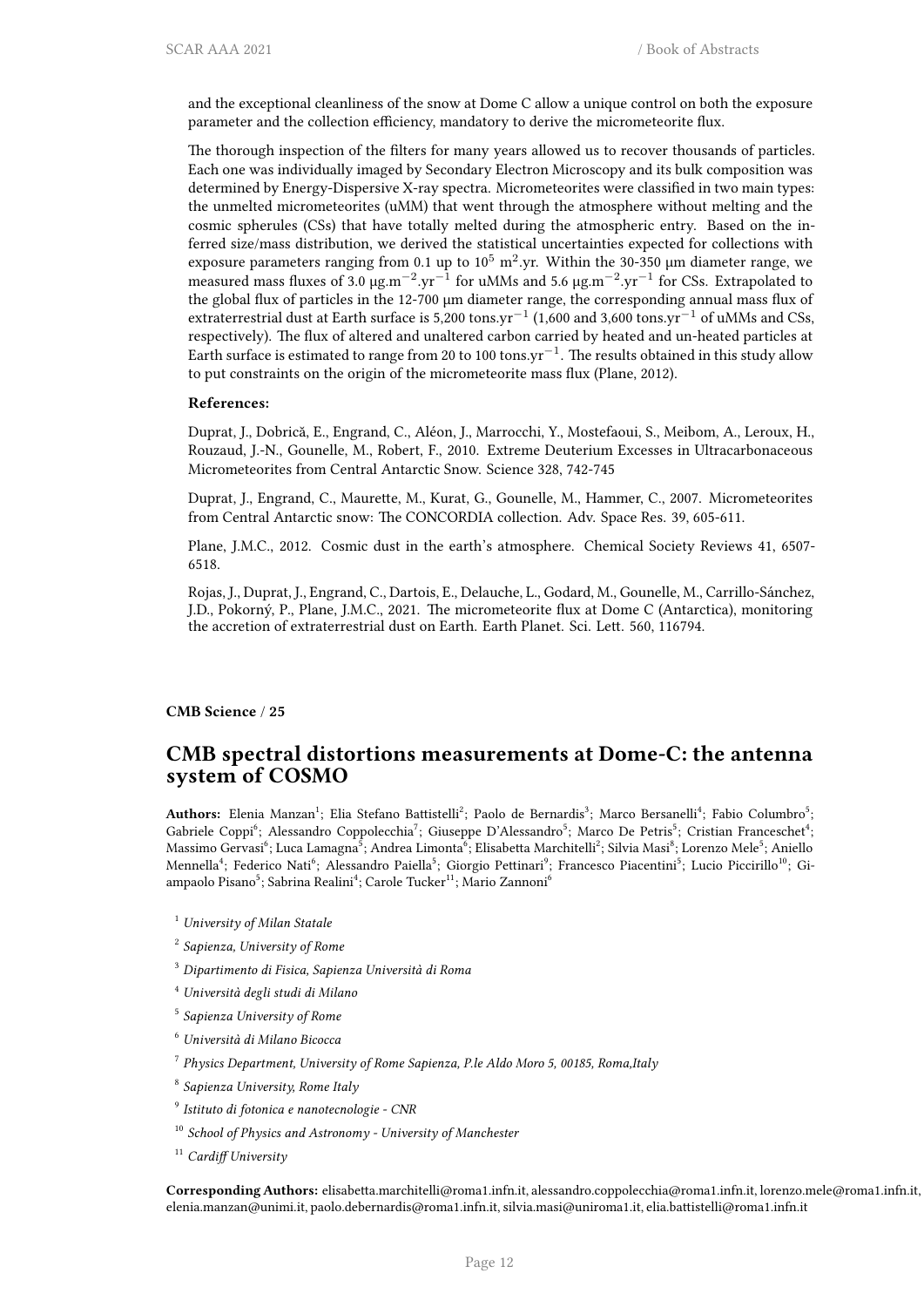In this work I present the design and forecasted performance of the multimoded feed-horns system of the COSmic Monopole Observer (COSMO). COSMO is a pathfinder experiment that aims at measuring the isotropic y-type spectral distortion of the Cosmic Microwave Background from Dome-C, Antarctica. The current upper limit on the y-distortion is *<* 10*−*<sup>5</sup> (COBE-FIRAS and TRIS).

COSMO exploits a cryogenic Martin-Puplett Fourier Transform Spectrometer to measure the difference in brightness between the radiation collected from the sky and from an internal, cryogenic reference blackbody. To reduce the atmospheric contribution, fast sky-dips at varying elevation are performed through a spinning wedge mirror while the interferogram is scanned by fast, low-noise Kinetic Inductance detectors.

The radiation is coupled to the detectors by two arrays of nine smooth-walled feed-horns working in the 120*−*180 GHz and 210*−*300 GHz range, respectively. The feed-horns are multimoded to provide a greater throughput and a higher signal-to-noise level than a traditional single-mode receiver, thus increasing the instrumental sensitivity without extending the focal plane.

The antenna design is a trade-off between the multimode requirement on the antenna waveguide, the mechanical constraint on the antenna aperture and the optimization of the antenna directivity within the cryostat aperture window. The arrays are obtained by superimposing aluminum plates made with CNC milling, which is a relatively fast and low-cost manufacturing technique.

#### <span id="page-16-0"></span>**Optical Infrared Radio** / **26**

# **Advantage of Space Debris Observation in Antarctica**

Author: Peng Jiang<sup>1</sup>

**Co-authors:** Chenwei Yang<sup>1</sup>; Zhengyang Li<sup>2</sup>

1 *Polar Research Institute of China*

<sup>2</sup> *Nanjing Institute of Astronomical Optics and Technology*

**Corresponding Authors:** jiangpeng@pric.org.cn, yangchenwei@pric.org.cn, zyli@niao.ac.cn

Increasing space debris has seriously threatened the safety of spacecraft of various countries. The Pole regions are the most densely distributed regions of Low-Earth orbit space debris, and are ideal sites for observing LEO space debris. Investigating Antarctica as a window to the skies for satellite traffic management has been identified as an important goal for Antarctic Astronomy in the proposal of ASTRO Sciences to SCAR. For the first step, we systematically evaluated the performance of space debris observation at Kunlun Station in Antarctica by revisiting archived data taken in polar night, yielding high detection capability and efficiency in comparison with and numerical simulations. In this year, we plan to deploy small telescope array and carry on small scale survey of space debris as further experiment at Zhongshan Station in Antarctica. In this talk, we will also report the preliminary results of site testing taken at Taishan Station, which is almost in halfway from Zhongshan to Kunlun Station, and the development of logistics in CHINARE.

<span id="page-16-1"></span>**Optical Infrared Radio:2** / **27**

#### **Rare Transits Observed by ASTEP from Antarctica**

#### **Author:** Georgina Dransfield<sup>1</sup>

Co-authors: Abdelkrim Agabi ; Amaury Triaud ; Djamel Mékarnia ; François-Xavier Schmider ; Lyu Abe<sup>2</sup>; Nicholas Crouzet ; Olga Suarez ; Philippe Bendjoya ; Tristan Guillot

<sup>1</sup> *University of Birmingham*

<sup>2</sup> *OCA*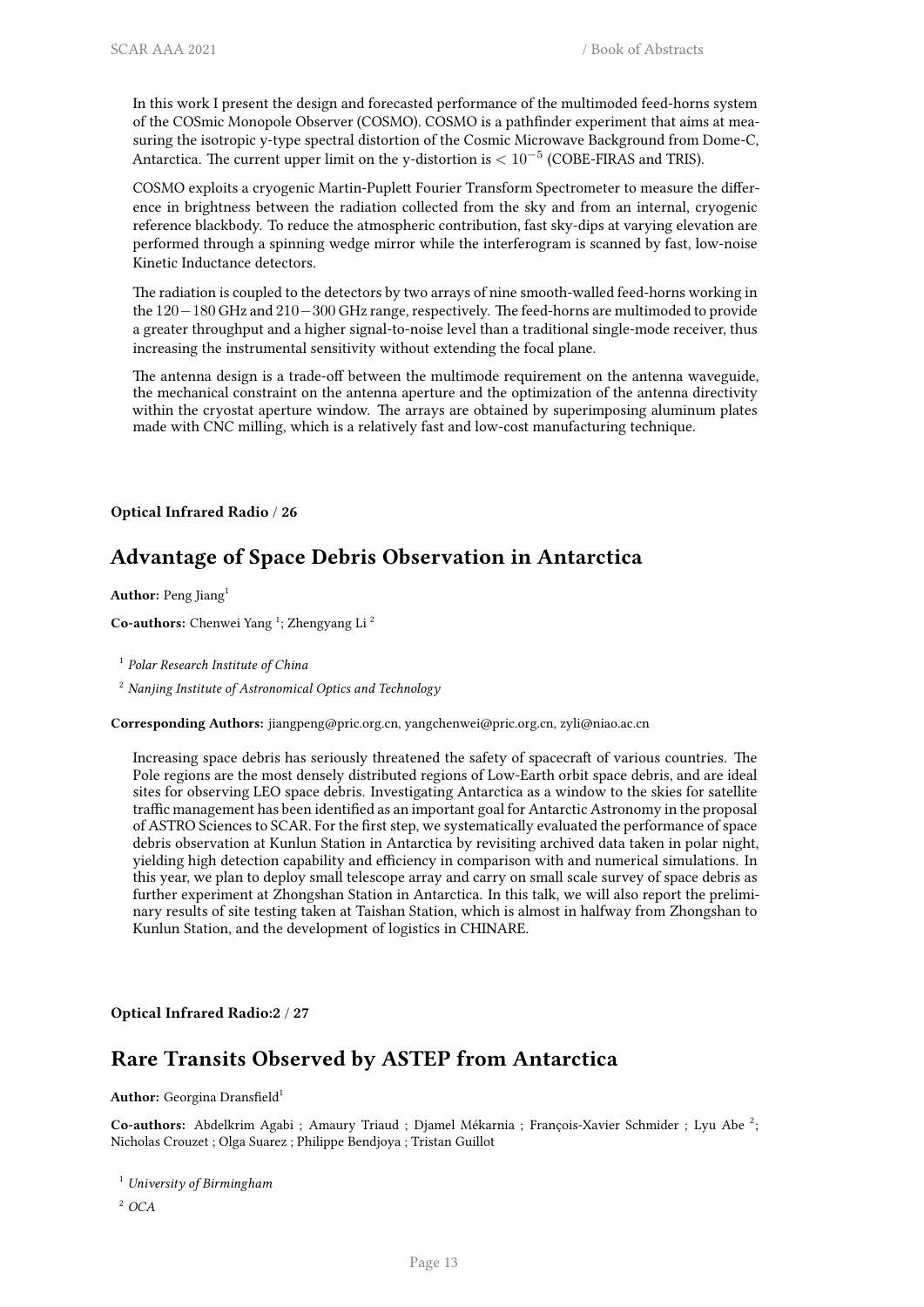**Corresponding Authors:** gxg831@bham.ac.uk, nicolas.crouzet@esa.int, tristan.guillot@oca.eu

The Transiting Exoplanet Survey Satellite was launched in 2018 to search the sky for planetary candidates. Of the 870+ southern planetary candidates from TESS currently awaiting confirmation, roughly 10% have transit durations longer than five hours; a further third of these have orbital periods longer than 20 days. Systems like these could fall into the sparsely populated parameter space of long-period gas giants; but long transits that happen infrequently present an observational challenge from the ground. Not so for ASTEP, a 40cm telescope installed at Dome C in Antarctica. ASTEP's proximity to the South Pole means that it enjoys outstanding photometric conditions, as well exceptional phase coverage due to uninterrupted observing during the Austral Winter. In this talk I will share some results from ASTEP's first seasons of SG1 observing, including uninterrupted 10 hour-long transits, TTV monitoring, and the first ever ground-based transit of a circumbinary planet. I will also show that ASTEP has the potential to make a significant contribution to ephemeris refinement for upcoming missions such as JWST and Ariel.

<span id="page-17-0"></span>**Sites and Technologies** / **28**

# **Wind turbines for the high Antarctic plateau**

**Author:** Matthew Gerges<sup>1</sup>

**Co-author:** Michael Ashley <sup>1</sup>

<sup>1</sup> *University of New South Wales*

#### **Corresponding Authors:** m.ashley@unsw.edu.au, mattzalt@gmail.com

At the University of New South Wales we are designing a wind turbine for the conditions found at China's Kunlun Station at Dome A in Antarctica. While Dome A is the least windy place on Earth, renewable energy from the wind is still possible and has many advantages over the diesel engines that are typically used: for example, wind energy reduces the need to transport and store fuel while reducing pollution and lowering maintenance requirements. Our baseline design is a horizontal axis wind turbine with three 6m long fixed-pitch blades and a 21m monopole tower. A 10kW alternator is driven directly from the hub. We anticipate a yearly average power of 1kW. Both the tower and blades will be made of carbon fibre due to its excellent structural properties even at low temperature. All components must be chosen to work at low temperature and optimised for the low wind speeds that are found at Dome A. We are also considering ease of construction, installation, and maintenance.

<span id="page-17-1"></span>**Science** / **29**

## **The IceCube Surface Array Enhancement - A comprehensive overview of the planned cosmic-ray surface detector at the South Pole**

**Author:** Roxanne Turcotte<sup>1</sup>

<sup>1</sup> *Karlsruhe Institute of Technology*

#### **Corresponding Author:** roxanne.turcotte@icecube.wisc.edu

The IceCube Neutrino Observatory is a Cherenkov light detector located deep in the Antarctic ice. A cosmic-ray detector at the surface, named IceTop, composed of Ice-Cherenkov tanks complements the in-ice detector. A Surface Array Enhancement for the IceCube Neutrino Observatory is planned to be deployed in the near future at the South Pole. It will consist of 32 hybrid stations positioned within the current IceTop footprint. Each station of the surface enhancement has one central hybrid DAQ connecting 8 scintillator panels and 3 radio antennas, all elevated to avoid snow coverage. The surface enhancement will considerably increase the detection sensitivity to air showers in the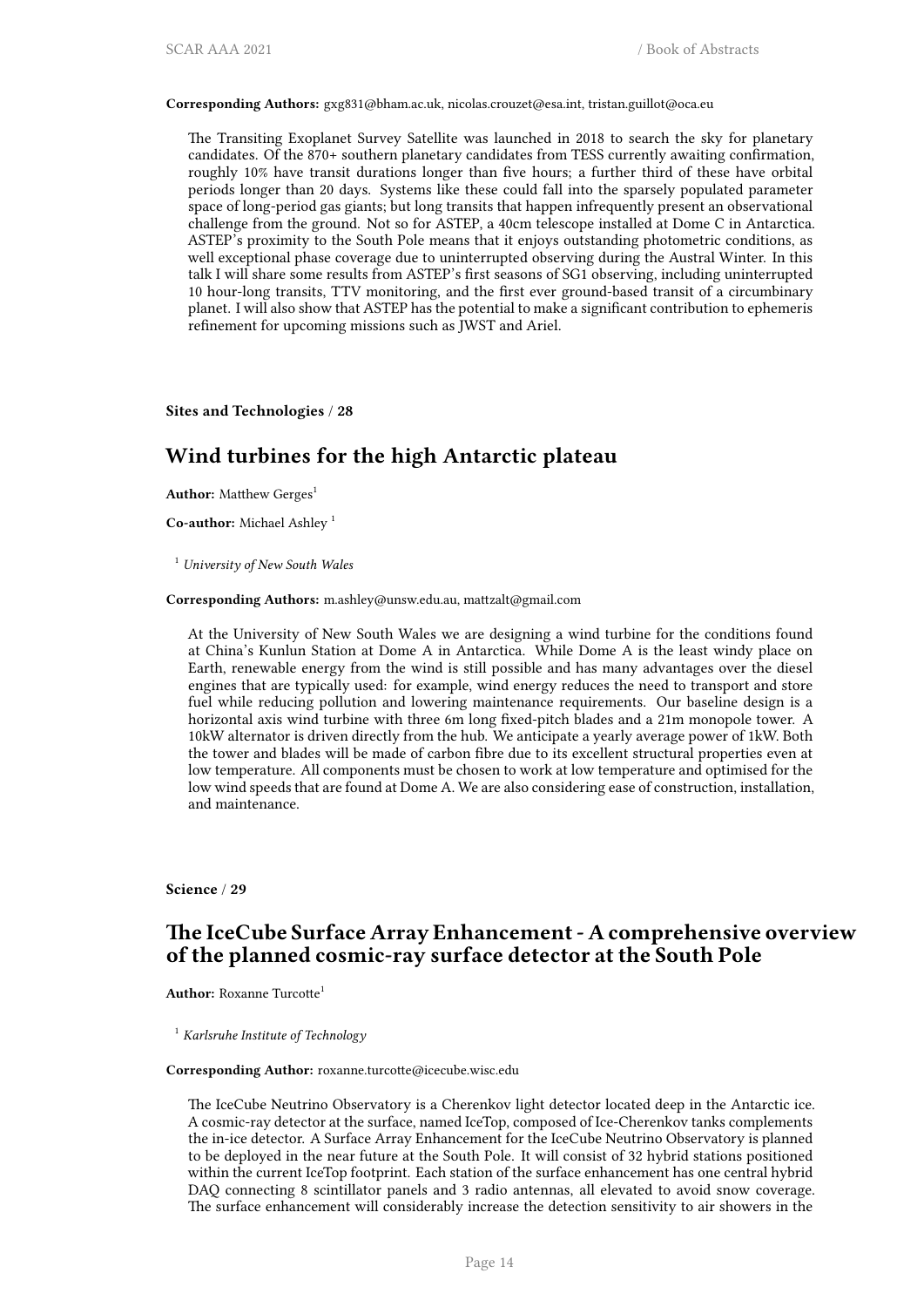~100 TeV to EeV primary energy range, mitigate the effects of snow accumulation on the existing IceTop tanks, and be the first step of a future large-scale surface array of IceCube-Gen2 using the same technology. The DAQ and its related components are designed to be easily integrated into the already existing computing, timing, and communication infrastructure of IceCube. In January 2020, a complete prototype station comprising 8 scintillator panels and 3 antennas was deployed and is continuously operating. In this talk, we will try to give a comprehensive view of the development, deployment, and maintenance of a remotely accessible detector and will present some results of the first cosmic-ray induced air-showers detected by the prototype station. We will conclude with an outlook on the scientific prospects of the IceCube-Gen2 surface array whose design builds on the successful experience with the prototype station and extends the planned surface enhancement of IceTop.

<span id="page-18-0"></span>**CMB Science** / **30**

# **Instrumentation and Polar Infrastructure Development Supporting the BICEP Array Telescope**

Authors: Benjamin L. Schmitt<sup>1</sup>; For The BICEP Array Collaboration<sup>None</sup>

<sup>1</sup> *Harvard-Smithsonian Center for Astrophysics*

**Corresponding Author:** benjamin.schmitt@cfa.harvard.edu

Measurement of the polarized Cosmic Microwave Background (CMB) over the past few decades has enabled precision probes of the evolutionary history, composition, and dynamics of the primordial Universe. Next-generation CMB experiments will extend this scientific reach, allowing for tests of the inflationary theory of the early Universe, driven through constraints on the tensor-scalar ratio "r" via the search for primordial B-mode polarization. The BICEP Array telescope program is targeting observation of B-modes at large angular scales, building on constraints already placed by the BICEP/Keck program. BICEP Array comprises four BICEP3-class receivers which will operate in conjunction with BICEP3 at 30/40, 95, 150, and 220/270 GHz. The 30/40 GHz receiver was deployed to the Amundsen-Scott South Pole Station during the 2019-2020 Austral summer. With all receivers deployed, BICEP Array will measure primordial gravitational waves to a precision of  $\sigma(r)$  between 0.002 and 0.004 after a full three years of observations, with over 30,000 detectors on the sky. This talk will provide an overview of the instrumentation design of the BICEP Array telescope, and infrastructure in development that will enable a sustainable future for BICEP Array and next-generation CMB science at the South Pole.

<span id="page-18-1"></span>**Optical Infrared Radio:2** / **31**

# **The One-meter Polar Large Telescope (PLT) prototype for Concordia**

**Author:** Isabelle Vauglin<sup>1</sup>

**Co-author:** Gil Moretto <sup>2</sup>

<sup>1</sup> *CRAL/CNRS - Observatoire de Lyon*

<sup>2</sup> *CRAL*

**Corresponding Authors:** gil.moretto@univ-lyon1.fr, isabelle.vauglin@univ-lyon1.fr

Following the ANGISS 2.5m off-axis telescope project, presented at the AAA-2015 conference, we propose to build a 1m prototype for 2.5m PLT. Such an optical design is based on a common 2.5m off-axis primary mirror delivering two science cases modes: (1) two mirror corrector optimized to a wide FOV (1Deg) for IR survey and (2) one mirror corrector optimized for a narrow FOV for direct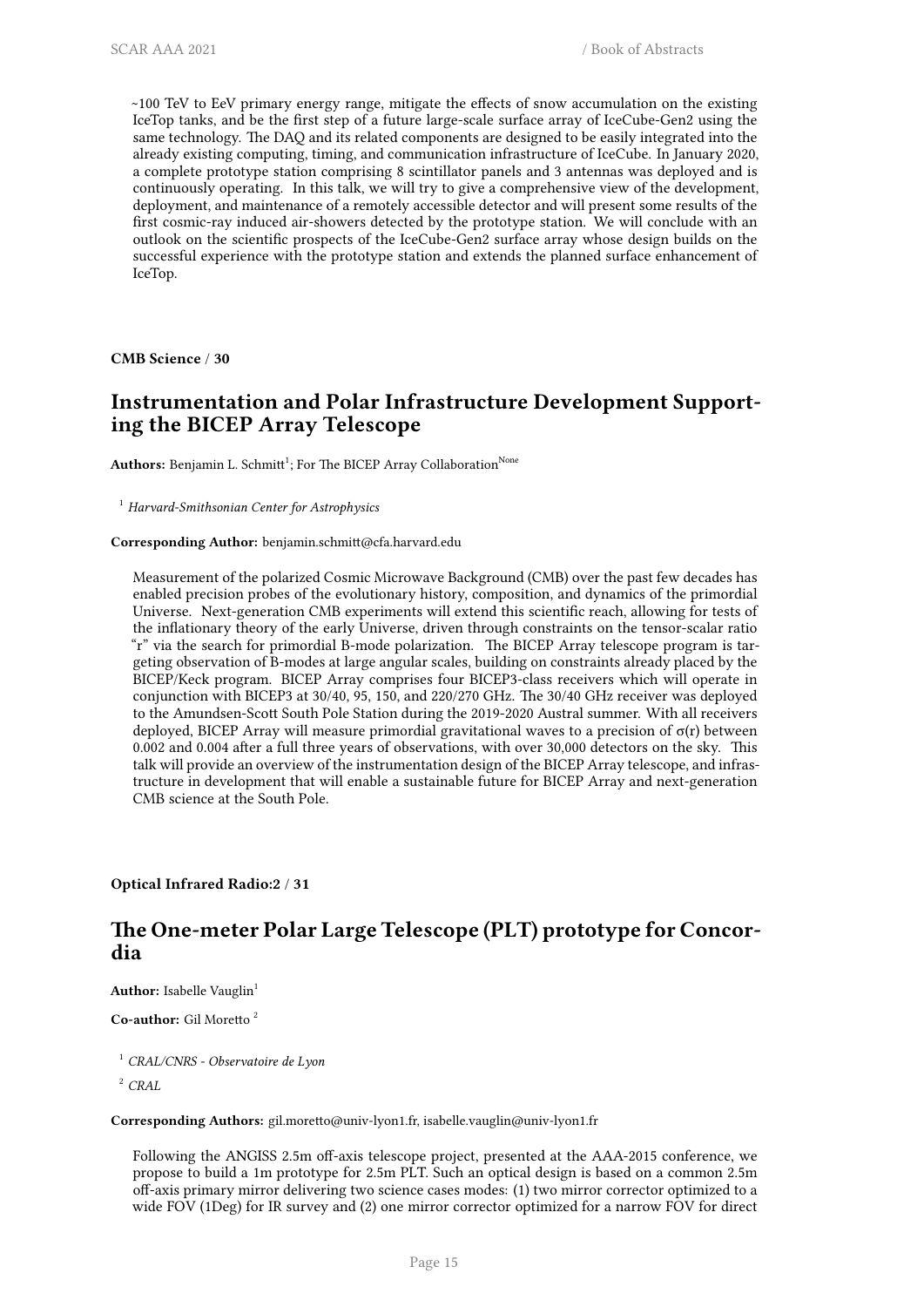exoplanet detection. This 1-m proof-of-concept prototype will access and validate the off-axis PLT technical feasibility and IPEV logistics for larger telescope.

<span id="page-19-0"></span>**Optical Infrared Radio** / **32**

# **China's Kunlun Station is an extraordinarily good site for deep infrared surveys**

Author: Michael Ashley<sup>1</sup>

<sup>1</sup> *University of New South Wales*

**Corresponding Author:** m.ashley@unsw.edu.au

At any infrared/THz wavelength longer than about 2.3 microns, China's Kunlun Station in Antarctica has very possibly the darkest sky and best conditions - seeing, cloud coverage, atmospheric stability, transparency - of any site on Earth. This directly translates into dramatic improvements in survey speed and depth. In the near-infrared, the Kdark region just longward of 2.3 microns is particularly favourable, with flux from the night sky and telescope being factors of around 50 times less that temperate-latitude observatories. The Nanjing Institute of Astronomical Optics and Technology has an Antarctic-rated 0.5m telescope ready to go, the Australian Astronomical Observatory is building the camera cryostat, the UK Astronomical Technology Centre is integrating the detector system, and the University of New South Wales is designing the support electronics and power supplies. Together, these contributions form the Kunlun Infrared Sky Survey, which will explore new regions of parameter space and act as a pathfinder for even more ambitious projects that can be undertaken nowhere else on Earth.

**Science** / **33**

#### **Technical Advances towards the IceCube-Gen2 Neutrino Observatory**

**Author:** Carsten Rott<sup>1</sup>

<sup>1</sup> *University of Utah*

#### **Corresponding Author:** carsten.rott@gmail.com

IceCube-Gen2 is a planned extension of the IceCube Neutrino Observatory at the geographic South Pole. Gen2 is optimized to search for sources of astrophysical neutrinos from TeV to EeV energies. IceCube-Gen2 builds on a successful decade of scientific observations with IceCube. The observatory will utilize optical sensor modules integrated into the deep ultra-clear Antarctic ice for the detection of Cherenkov light from neutrino interactions, surface detectors on the ice for the detection of cosmic-ray air showers, and an extended radio array for sensing of ultra-high-energy neutrinos. The presentation will review future IceCube technologies and infrastructure. Technologies for the construction and operations of the Gen2 detector will be described, with a particular emphasis on sustainability and resource optimization.

<span id="page-19-1"></span>**Talks 2** / **34**

# **A proxy for decadal solar cycles from AD 1600 to 1900 based on nitrate concentrations in a Dome Fuji (Antarctica) ice core**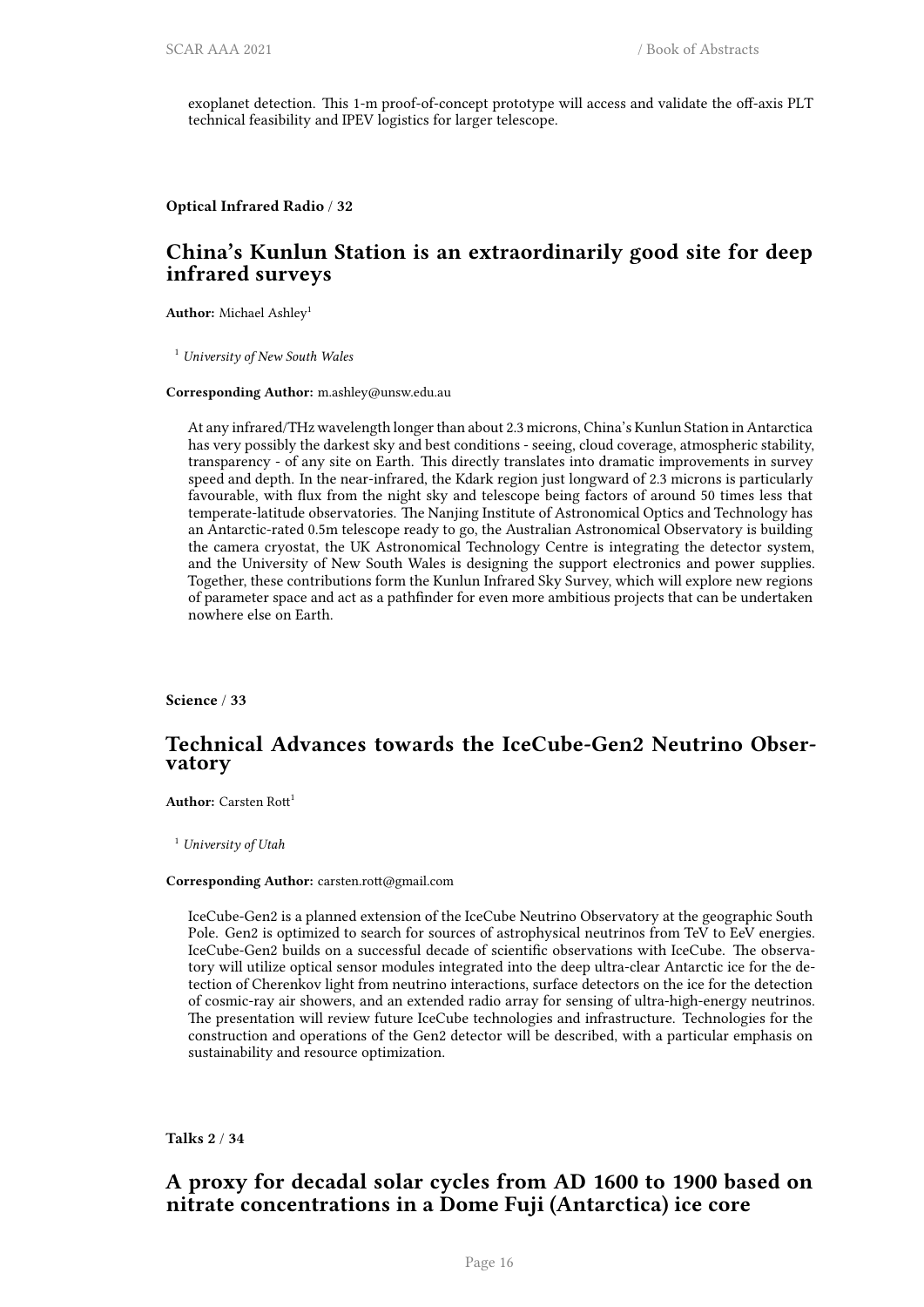$\mathbf{Authors}\colon \mathbf{Yuko}\ \mathsf{Motizuki}^1; \mathsf{Yoichi}\ \mathsf{Nakai}^1; \mathsf{Kazuya}\ \mathsf{Takahashi}^1; \mathsf{Takashi}\ \mathsf{Imamura}^2; \mathsf{Hideaki}\ \mathsf{Motoyama}^3$ 

- 1 *RIKEN*
- <sup>2</sup> *National Institute for Environmental Studies*
- <sup>3</sup> *National Institute of Polar Research*

**Corresponding Authors:** motizuki@riken.jp, motoyama@nipr.ac.jp, nakaiy@riken.jp, kazuyat@riken.jp, imamura@nies.go.jp

Ice cores yield information about astronomical phenomena as well as information about climate changes of the past. We applied time-series analyses to variations in nitrate ion concentrations in one segment of an ice core drilled at the Dome Fuji station in East Antarctica, corresponding to the historical period from AD 1600 to 1900. Our analyses revealed clear evidence of periodicities of  $\sim$  11 years,  $\sim$  22 years, and  $\sim$  90 years, comparable to the 11-year Schwabe, 22-year Hale, and to the ~ 90-year Gleissburg solar cycles, respectively. Our result thereby shows for the first time that nitrate ion variations in an ice core can certainly be used as a proxy for past solar activity on a decadal time scale. This finding may be attributed to the advantage of precipitation environment of the Dome Fuji site. Furthermore, we found an 11-year periodicity in the nitrate ion variations even during AD 1645 – 1715, the period of the grand Maunder minimum when sunspots were almost not observed. Although our evidence for an 11-year periodicity during the Maunder minimum is less strong statistically than that for the periods from AD 1600 to 1645 and from AD 1715 to 1900, the discovery of the 11-year periodicity during the Maunder minimum was unexpected. This discovery may indicate that an 11-year periodicity existed in solar UV radiation even during the Maunder minimum and reconfirms the observation that the solar dynamo retains cyclic behavior even during grand solar minima, as suggested by studies of 10Be content in ice cores.

**Science** / **35**

# **Update on the IceCube Upgrade Project**

**Corresponding Author:** kael.hanson@icecube.wisc.edu

The IceCube Neutrino Observatory at the South Pole is the leading facility worldwide for scientific exploration in the field of neutrino astrophysics. A more densely instrumented infill array, IceCube DeepCore, was added during construction to lower IceCube's energy threshold where it could exploit the massive volume of exceptionally clear ice at the bottom of IceCube to enable competetive measurements of neutrino oscillation parameters. More than ten years after the last IceCube string was deployed, the IceCube Collaboration has embarked on a further Upgrade to the detector consisting of seven more strings of advanced photodetectors to infill DeepCore, with sensitivity greater than current and near future experiments to detect hints of new physics beyond the best model of elementary particles that has stood for over a half a century. Exploiting the opportunity provided by a restart of deep-ice drilling at the site, new calibration devices will accompany this instrumentation and will provide data for better modeling of the optics of the deep glacial ice. Incomplete current knowledge of the ice introduces systematics in IceCube that limit its precision for neutrino astrophysics. Improved ice models can be fed back into reprocessing more than a decade and a half of archived data to provide neutrino skymaps and other data products with significantly improved resolution.

**Optical Infrared Radio:2** / **36**

## **Report from the French Polar Institute**